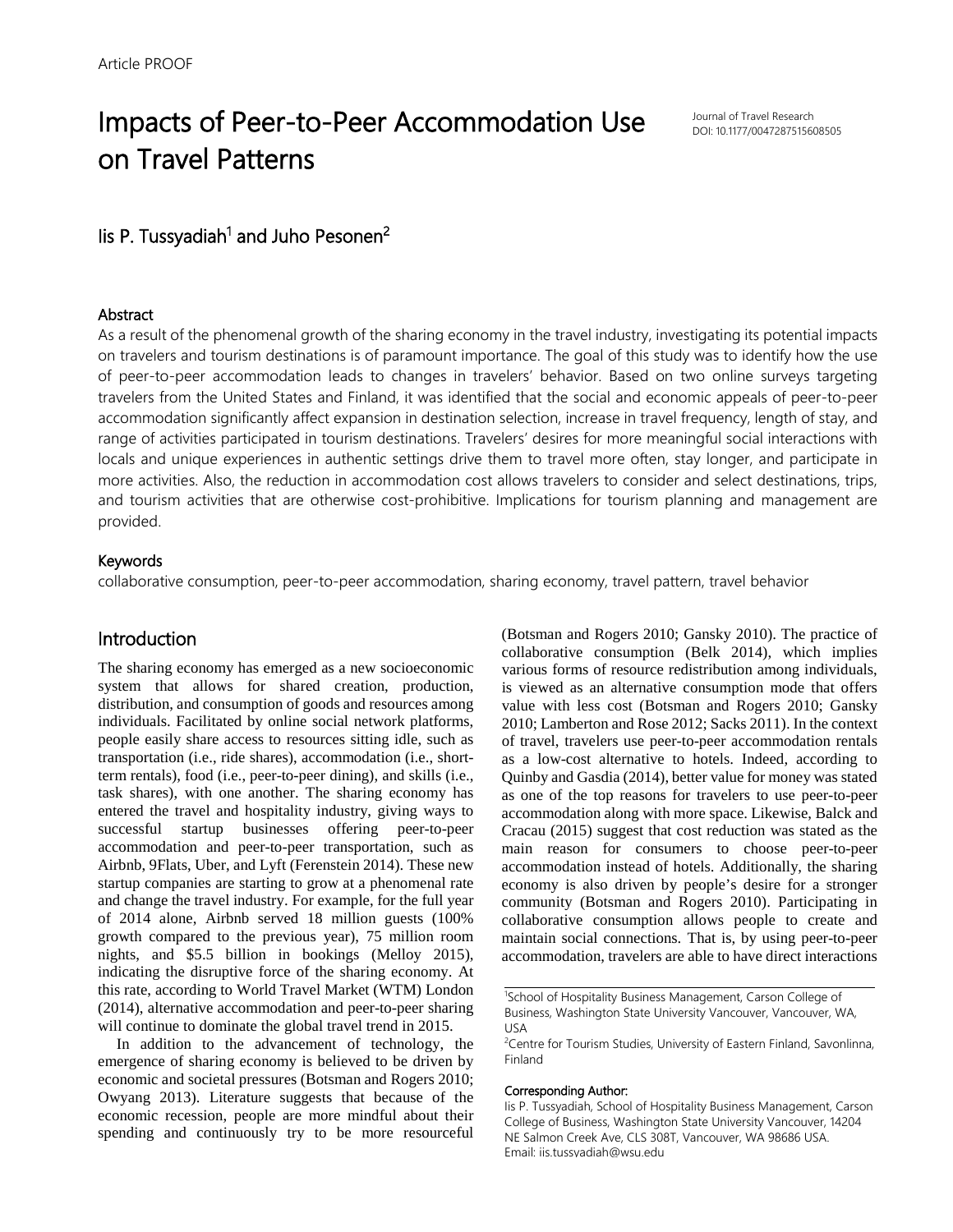with hosts (i.e., local residents) and to connect with local communities (Guttentag 2013). Therefore, peer-to-peer accommodation appeals to travelers socially as it provides an opportunity to have unique local experiences.

The exponential growth of peer-to-peer accommodation calls for further investigation to assess the potential impacts of this business model on the accommodation sector, the travel industry in general, as well as tourism destinations. While peer-to-peer accommodation has been shown to positively impact local hosts (in income generation), local neighborhoods, and tourism destinations (in tourism spending), it is also believed to generate induced travels and create changes in travel patterns and behaviors (e.g., see Airbnb 2015b). That is, the advantages of using peer-to-peer accommodation stimulate more people to travel, increase travel frequency, and increase length of stay at the destinations. Consequently, these might lead to further rounds of economic, social, and environmental impacts (e.g., more spending, overcrowding, frictions with local residents, etc.), prompting the need for policy development and regulation. Additionally, the continued growth of peer-topeer accommodation affects the competitive landscape in the accommodation sector, with budget hotels directly competing for similar market segments (Economist 2014; Zervas, Proserpio, and Byers 2014). Hence, in order to estimate the broader impacts of peer-to-peer accommodation on tourism destinations and the travel industry, it is important to assess how the use of peer-to-peer accommodation affects travel patterns among tourists. To that end, the goal of this research is to assess the influences of the use of peer-to-peer accommodation on travel patterns, which include destination choice set, travel frequency, length of stay, and activity participation. To accommodate the global phenomenon of peer-to-peer accommodation, this study was designed to capture responses from adult travelers residing in the United States and Finland. The contrast between the United States and Finland in terms of market penetration (i.e., Airbnb was introduced to the U.S. market first and European market later) and market sizes (i.e., U.S. population is 318.9 million, Finland is 5.4 million) for peer-to-peer accommodation provides opportunities to assess the potential impacts of peer-to-peer accommodation on travel patterns that apply in different contexts.

# Collaborative Consumption

Collaborative consumption can be traced back to the wellestablished form of resource exchanges in our socioeconomic system. Leismann, Schmitt, Rohn and Baedeker (2013) refer to the terms "new utilization concept" and "product-service systems" (e.g., Baines et al. 2007; Tukker 2004; Varian 2000) emphasizing "using rather than owning" model as alternative modes of consumption. These concepts highlight the shift toward resource-saving consumption culture (Leismann et al. 2013), where consumers put less value on ownership in favor of renting, bartering, and exchange. Indeed, Chen (2009) suggests that ownership is no longer considered the ultimate expression of consumer desire, especially in experience consumption contexts such as appreciation for art. Hence, as suggested by Bardhi and Eckhardt (2012), consumers who could not afford to own or choose not to own due to space or environmental concerns are acquiring access to products and services and, in cases of market-mediated access, willing to pay a price for gaining that access. They refer to it as access-based consumption, emphasizing that the market-mediated transaction does not come with a transfer of ownership (Bardhi and Eckhardt 2012). The alternative mode of consumption is believed to provide an answer to economic challenges for natural resource conservation and efficiency (Leismann et al. 2013).

In order to formally define today's sharing economy practices, Belk (2014) challenges an early definition of collaborative consumption suggested by Felson and Speath (1978) that focused on joint activities involving consumption (e.g., drinking beer with friends, a group of people watching a sports game together), but not necessarily captured the sharing aspects of the consumption (i.e., distribution of resources to others for their use). He further asserts that a too broad definition of sharing (e.g., sharing, bartering, lending, trading, gifting, swapping, etc.) does not characterize the new collaborative consumption practices either. Collaborative consumption, he suggests, involves "people coordinating the acquisition and distribution of a resource for a fee or other compensation" (p. 1579). This definition highlights the importance of market mediation (i.e., systems of exchange) and the power of social network effects (i.e., peer-to-peer sharing enabled by social technologies) that allow this type of consumption to grow in scale (Cusumano 2015). This translates well with Airbnb's practices in creating a seamless platform connecting supply and demand in hospitality (Conley 2015; Zervas, Proserpio, and Byers 2015). Hence, while Airbnb and similar networked hospitality exchange systems can be considered collaborative consumption, couchsurfing and other free, noncompensated peer-to-peer hosting models are excluded from this definition.

As an alternative mode of accommodation, peer-to-peer accommodation rentals have the potential to induce changes in travel behavior. Indeed, Airbnb (2015a) reported significant differences in length of stay and local spending between Airbnb travelers and those staying at conventional commercial accommodation. This is likely due to the benefits of peer-to-peer accommodation offering lower cost compared to hotels (Balck and Cracau 2015; Botsman and Rogers 2010; Gansky 2010; Guttentag 2013; Lamberton and Rose 2012; Owyang 2013; Sacks 2011) and opportunities to meet people (Kohda and Matsuda 2013) and connect with local communities (Botsman and Rogers 2010; Gansky 2010; Guttentag 2013). Furthermore, most of Airbnb listings are located outside the central hotel districts and, thus, providing access to what MacCannell (1973) refers to as "back regions," offering tourists with intimacy of relationships and unique experiences in authentic settings (Guttentag 2013). Airbnb (2015a) also reported that many of the hosts use the rental income to pay their mortgage (i.e., to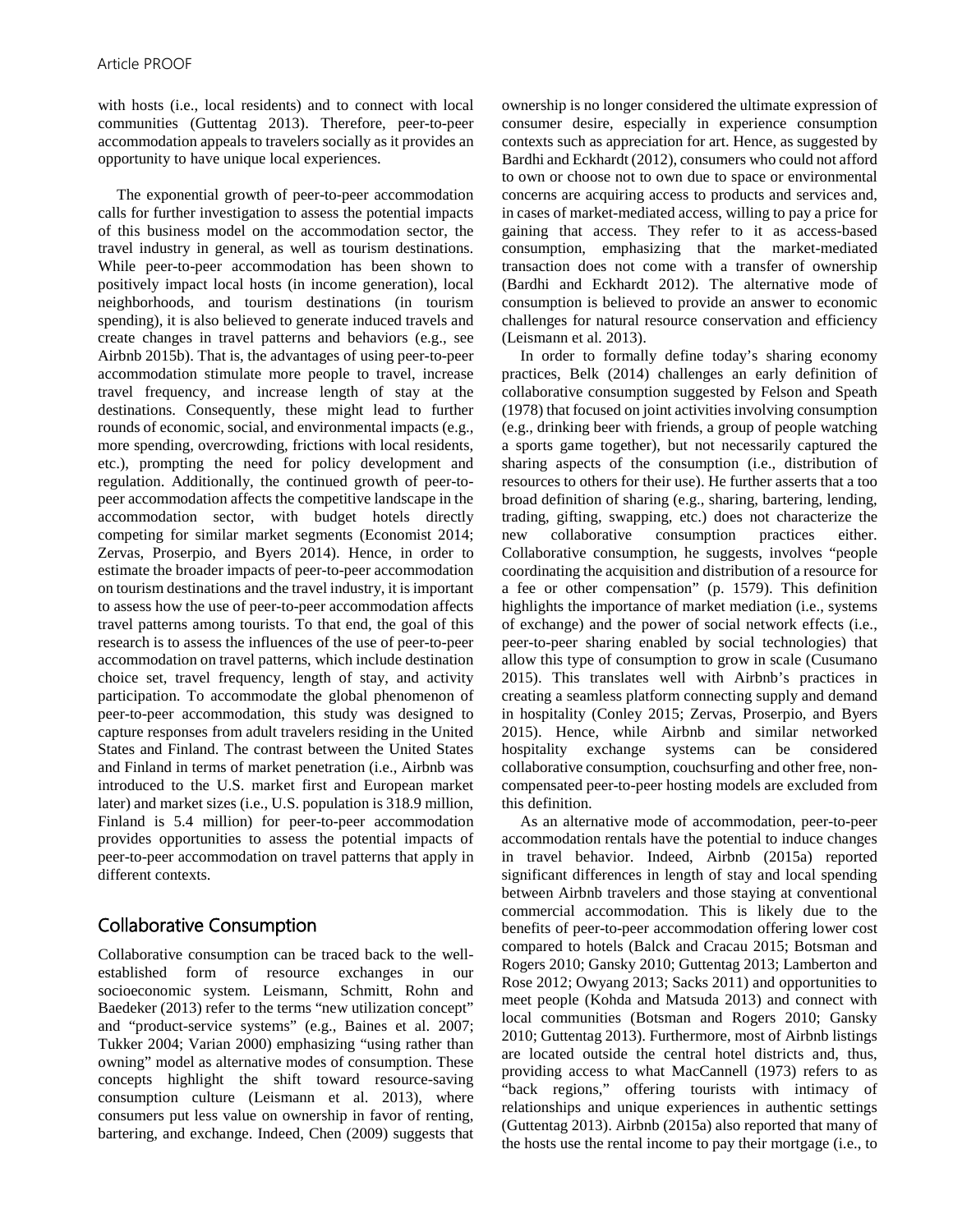stay in their current property) and regular living expenses. As a result, peer-to-peer accommodation systems contribute to the local economy and generate income that is crucial to local residents (Geron 2012).

While collaborative consumption has been suggested as a more sustainable model of economic organization against the backdrop of energy crises, environmental degradation, and economic recession (Botsman and Rogers 2010), the business model comes with considerable complexity that potentially leads to negative impacts for the society at large. For example, Zervas, Proserpio, and Byers (2014) suggest that the rise of peer-to-peer accommodation presents challenges to existing business models as well as the social fabric that makes up the communities. They estimated that the increase in Airbnb listing causes a decrease in quarterly hotel revenues in the state of Texas, mainly with budget hotels being affected. Further, they also assert that the sharing economy might contribute to nonparticipant externalities, where local residents subjected to noise, cleanliness, and public safety issues resulting from the rise in short-term rentals in their neighborhoods. Therefore, peer-topeer accommodation practices may contribute negatively to the sense of community (Zervas, Proserpio, and Byers 2014). Furthermore, the sharing economy continues to evolve in legal grey areas, where laws concerning zoning, taxes, insurance, health and public safety, and employment that regulate commercial hotels are not fully considered as barriers in peer-to-peer sharing systems. A better understanding of the potential impacts of peer-to-peer accommodation on traveler behavior will provide relevant supports to "level the playing field" (Cusumano 2015) for accommodation businesses and to assess further impacts on the travel industry and tourism destinations.

# Trends and Changes in Travel Patterns

Collaborative consumption is the latest addition to numerous developments and trends in the marketplace that have substantially transformed traveler behavior and disrupted the industry dynamics. For example, the Internet changed the landscape of travel distribution (Barnett and Standing 2001; Novak and Schwabe 2009; Tse 2003) by causing changes in the strategic practices among different players in the travel distribution channels (Bitner and Booms 1982; Connolly, Olsen, and Moore 1998; Law, Leung, and Wong 2004; Werthner and Klein 1999). The internet also directly affected traveler behavior, including the ways travelers search for information and make purchase decisions. Further, facilitated by the emergence of social media, the proliferation of user-generated information containing personal tourism experiences affected travelers' choice of information sources during trip planning processes as well as the evaluation and sharing of experiences after the trip (Ayeh, Au, and Law 2013; Parra-López et al. 2011; Xiang and Gretzel 2010).

The boom of low-cost carriers as a result of the liberation of air transport regulations was another development that transformed traveler behavior and caused changes in the travel industry. Low-cost carriers provide almost the same

services (about 80% of service quality) with drastically reduced cost (about 50% of cost) (Franke 2004), thanks to their operational efficiency achieved through a lean business model (i.e., low cost structure with point-to-point network and no frills services) and supported by internet technology (i.e., online booking and e-ticketing). The reduction in transportation cost stimulates travelers who would not have otherwise traveled to fly, resulting in an increase in passenger traffic (Bennett and Craun 1993; Windle and Dresner 1995). Rebollo and Baidal (2007) stated that low-cost carriers contributed positively to the growth of international passengers to Spain, with a growth rate of 15.2% from 2001 to 2005. Additionally, as low-cost carriers often open new routes and use secondary airports, they induce more travel to destinations formerly not included in travelers' consideration set. However, studies also show that lower transportation cost and access to more destinations encouraged travelers to take multiple short vacations, the behavior associated with a progressive decline in the overall length of stay at tourism destinations (Mason and Alamdari 2007).

Similarly, the introduction of collaborative consumption in the travel and hospitality industry has the potential to induce changes in travel patterns. The reduction in accommodation cost, which leads to reduction in the overall trip cost, may yield similar impacts as those of low-cost carriers. These may include induced travels (i.e., those who would not have traveled otherwise), increase in travel frequency, and longer stay. Indeed, previous studies suggest that accommodation types typically associated with lower cost, such as villas and apartments (Alegre and Pou 2007), and campsites and rented homes (Martínez-Garcia and Raya 2008), lead to longer stays and eventually to the range of activities they participate in the destinations. Further, the experiential appeal of peer-to-peer accommodation (i.e., access to experiences in local neighborhoods not typically exposed to tourists) opens up opportunities for travelers to consider many more destinations to travel to. The following subsections are dedicated to explore the potential impacts of peer-to-peer accommodation on travelers' destination choice set, travel frequency, length of stay, and activity participation.

# Destination Choice Set

Destination selection is an important issue in tourism, and destination choice set is a central component of destination selection models (Crompton 1992; Sirakaya and Woodside 2005; Um and Crompton 1990). The concept of destination choice set suggests that potential travelers develop an early consideration set of possible destinations, reduce the number of destinations to form late consideration set, and make a final decision (Crompton 1992; Crompton and Ankomah 1993). In making destination selection, Crompton and Ankomah (1993) further argue that travelers evaluate alternatives in the early consideration set based on the relative merits of the destination attributes and later use the constraints of each destination alternative to evaluate those in the late consideration set. According to Mansfeld (1992),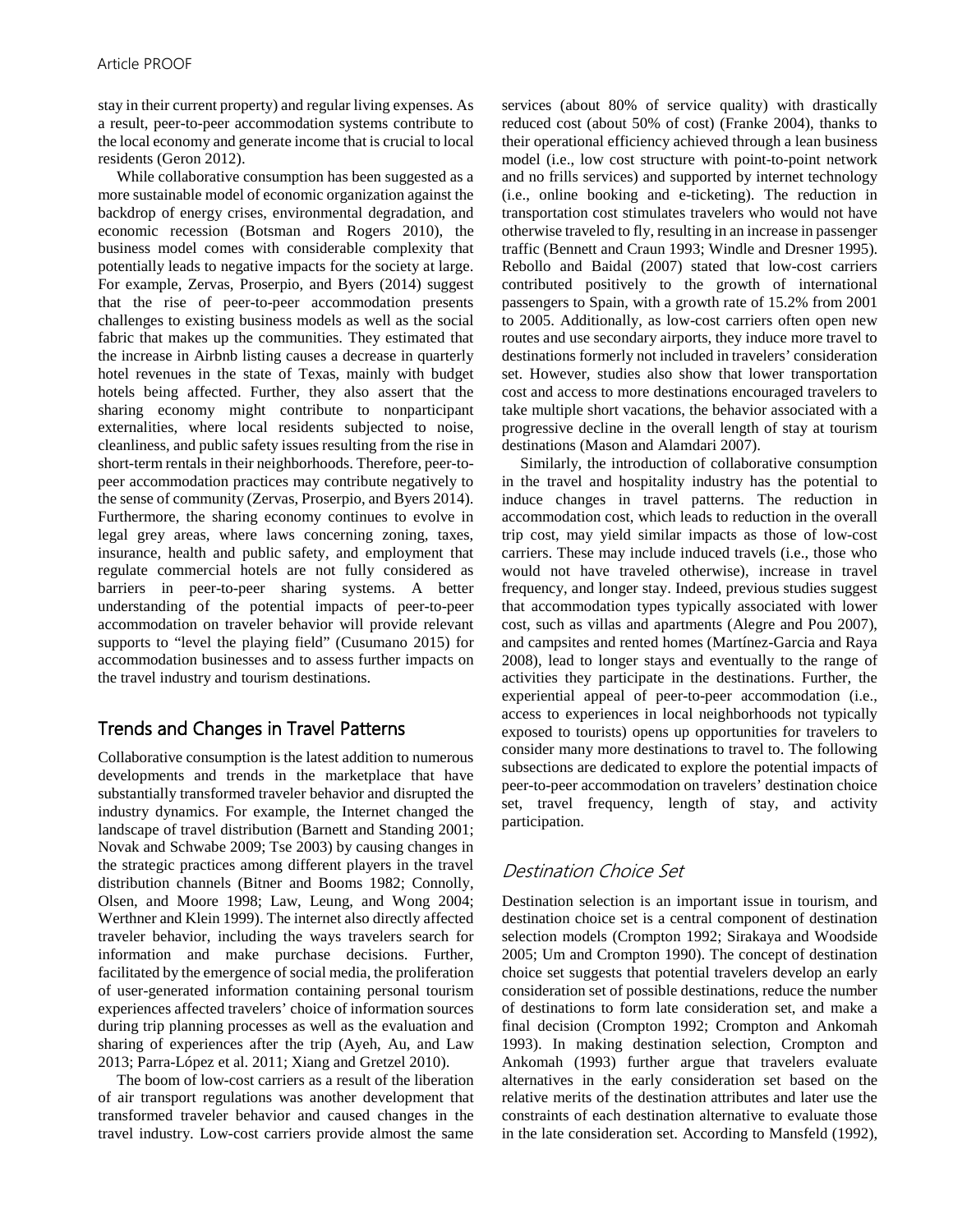while passing through these stages, potential travelers are influenced by both the utilitarian (i.e., functional, such as cost) and emotional (e.g., family and friends) elements. Indeed, Nicolau (2011a) argues that price is one of the most influential factors for consumers to make travel-related decisions, including destination selection. However, he further asserts that in a hedonic consumption context such as tourism, high prices do not always act against demand (Nicolau 2011a, 2011b). He found that tourists motivated by cultural interests are less reluctant to pay more than expected for the enjoyment of the cultural traits of destinations (Nicolau 2011a).

According to literature (e.g., Botsman and Rogers 2010; Gansky 2010; Guttentag 2013; Kohda and Matsuda 2013), the advantages of peer-to-peer accommodation include low cost and social experiences. These appeals can support certain destinations to be included in travelers' early and late consideration sets and, finally, selected. That is, the reduction in accommodation cost (i.e., low price) as well as the opportunity to experience and interact with local communities in neighborhoods outside of the typical tourism settings (i.e., sociocultural attractions) will add to the attributes of destinations for positive evaluation in the early consideration set. Further, the use of peer-to-peer accommodation has the potential to enable destinations in the late consideration set that are otherwise cost-prohibitive (i.e., price as a constraint) to be selected. Therefore, it can be argued that the use of peer-to-peer accommodation expand travelers' choice set to include destinations otherwise not considered possible. The following hypothesis is suggested:

*Hypothesis 1:* The economic (1a) and social appeals (1b) of peer-to-peer accommodation affect changes in destination choice set.

## Travel Frequency

Travel frequency (i.e., the number of trips individuals take in a period of time) is a critical factor to predict tourism demand (Alegre and Pou 2006; Alegre, Mateo, and Pou 2009). At a macro level, travel frequency represents the number of trips generated from areas of origin to destinations, which is strategically associated with the management with regards to flow of people (i.e., volume) and spending (i.e., value). According to Eugenio-Martin's (2003) five-stage process of tourism decision, decisions on travel frequency and length of stay are made after individuals have made decisions on travel participation (i.e., whether or not to travel) and budget constraint (i.e., how much to spend for travel). Hence, the availability and size of tourism budget determine how many trips to take in a period of time and how long to stay during each trip. Following the model, given predisposed travel budget, the reduction in the trip cost (e.g., due to lower prices) may generate a larger trip frequency. More specifically, the decisions on travel frequency and length of stay depend on the combination of fixed cost (e.g., for transportation) and variable cost (e.g., for accommodation and activities) that make up the total trip cost. When combined with high fixed cost (e.g., transportation cost for international tourism), lower accommodation cost may result in longer stay, but less frequent, trips. However, lower accommodation cost also leads to a reduction in the total trip cost (i.e., makes travel more affordable), allowing the travelers' budget to accommodate more trips. Therefore, it can be suggested that the low prices of peer-to-peer accommodation induce more travel.

An introduction of new tourism attractions and facilities typically alerts potential tourists to their existence and, eventually, generates visitation to the destinations. Previous studies have emphasized this in the contexts of tourism resort development (Prideaux 2000), the opening of new tourism routes for rural development (Briedenhann and Wickens 2004), the sacralization of local heritage sites into cultural theme parks (Teo and Yeoh 1997), and the development of what Sharpley (1994) referred to as the selling of local places to tourists. Considerably, as tourists are searching for new, authentic experiences in areas of cultural riches (Briedenhann and Wickens 2004), alternative attractions and activities have great potentials to generate visitation. Comparably, as the use of peer-to-peer accommodation opens pathways to unique experiences with local social landscapes, a certain extent of novelty, which is a basic motive for leisure travel (Bello and Etzel 1985), is attached to collaborative consumption experiences. Additionally, staying in "common places" outside of the designated hotel areas may appeal to tourists who seek variety in their experiences. Therefore, it can be argued that the social appeal of collaborative consumption has the potential to attract interests, induce more travels, and lead to an increase in travel frequency. The following hypothesis is suggested:

*Hypothesis 2:* The economic (2a) and social appeals (2b) of peer-to-peer accommodation affect changes in travel frequency.

# Length of Stay

Length of stay is an important tourism indicator as a result of its strategic policy and business implications for tourism destinations and the travel industry. Length of stay represents the "quantity" of vacation "purchased" by travelers as it has direct implications to tourist spending and, consequently, income generated for tourism destinations. The impacts of accommodation types on length of stay have been suggested in previous research (Alegre and Pou 2007; Barros, Butler, and Correia 2009; Gokovali, Bahar, and Kozak 2006; Martínez-Garcia and Raya 2008; Nicolau and Más 2009; Woodside and Dubelaar 2002). Studying length of stay among golf tourists, Barros, Butler, and Correia (2009) found that the types of hotel affect tourists' length of stay. Consistent with Alegre and Pou (2007) as well as Woodside and Dubelaar (2002), Martínez-Garcia and Raya (2008) showed that nonhotel accommodation such as campsites, bed and breakfasts, apartments, and rented homes lead to longer stays. They further argued that this effect is associated with the accommodation prices; travelers who stay at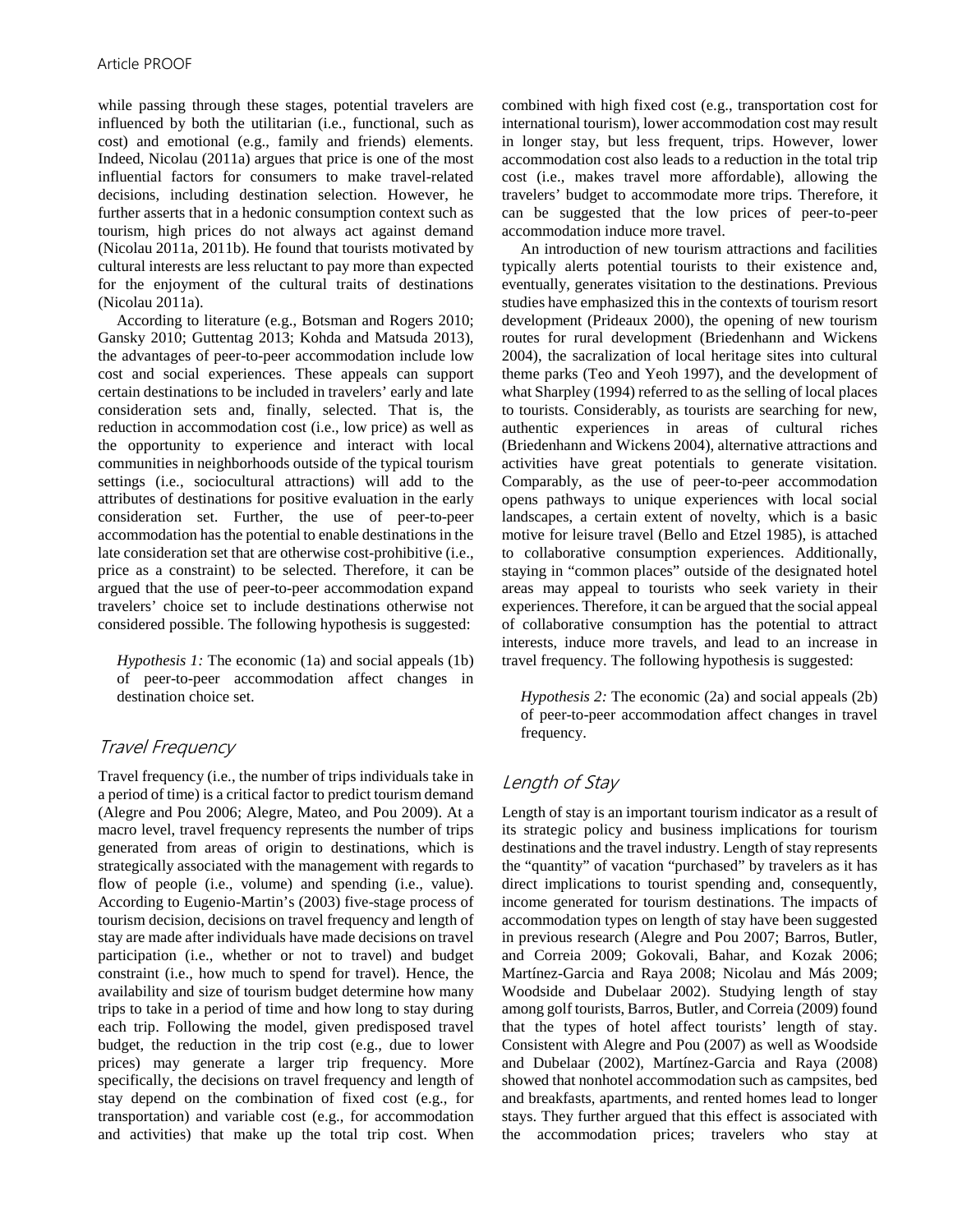accommodation with lower prices stay significantly longer than those staying at hotels. Likewise, Nicolau and Más (2009) identified that travelers staying at rented apartments or chalets (i.e., with lower price per day compared to hotels) tend to stay longer in the destination. Staying in peer-to-peer accommodation benefits travelers economically from reduction in accommodation cost (Botsman and Rogers 2010; Guttentag 2013). Therefore, consistent with the findings from previous research regarding the positive effects of low-cost accommodation on length of stay, it can be suggested that the use of peer-to-peer accommodation leads to longer stay. Indeed, Airbnb (2015a) suggests that Airbnb guests stay longer than hotel guests in San Francisco (5.5 nights and 3.5 nights on average, respectively), New York (6.4 nights and 3.9 nights, respectively), and Berlin (6.3) nights and 2.3 nights, respectively).

Furthermore, length of stay is also associated with meaningful social interactions between tourists and local residents. Previous studies show the relationship between length of stay and the intensity of tourist–host social interactions (e.g., Gomes de Menezes, Moniz, and Cabral Vieira 2008; Seaton and Palmer 1997). For example, travelers visiting friends and relatives tend to stay longer in order to optimize their social "contact" (Gomes de Menezes, Moniz, and Cabral Vieira 2008; Yang, Wong, and Zhang 2011). Studying social interactions among backpackers, Murphy (2001) suggests that choosing backpacking as a means of traveling is linked to its social aspects (e.g., opportunities to meet people, to obtain "real" experiences) as well as the extension of trip length. Su and Wall (2010) suggest that travelers interact with local residents in order to understand local culture and local life, acquire more local knowledge, and make friends. Staying at peer-to-peer accommodation implies sharing personal experiences with local residents who often possess rich knowledge of local environments and attractions and have the experience and ability to deal with local issues. Eventually, Su and Wall (2010) found that guest–host interactions affect length of stay. Therefore, it can be suggested that the experiential and social appeal of peer-to-peer accommodation will lead to travelers staying longer at the destinations to create and maintain social connections with local communities. Therefore, the following hypothesis is suggested:

*Hypothesis 3:* Economic (3a) and social appeals (3b) of peer-to-peer accommodation affect changes in length of stay.

## Activity Participation

The economic and social appeals of peer-to-peer accommodation potentially affect the range of activities that tourists partake at destinations, ranging from dining out at restaurants and bars to visiting museums, etc. Activity participation is often associated with the level of tourist expenditures during the trip (e.g., Kastenholz, Davis, and Paul 1999; Loker and Perdue 1992; Masiero and Nicolau 2012; McKercher et al. 2002; Nicolau and Masiero 2013; Perales 2002). Indeed, Masiero and Nicolau (2012) suggest that while travelers obtain pleasure from leisure activities at the destinations, they balance this pleasure with the amount of money they need to spend for participating in these activities. That is, price is considered a dissuasive factor in the choice of activities, even though its effects vary among travelers (Masiero and Nicolau 2012; Nicolau and Masiero 2013). Therefore, it can be suggested that the reduction in accommodation cost due to the use of peer-to-peer accommodation rentals allows for the distribution of predisposed expenditures for other trip components, including on-site activities.

Nicolau (2011b) further suggest the monetary and nonmonetary efforts that travelers make in order to participate in certain activities at the destination. He identified significant relationships between accommodation types and these efforts. While travelers staying at hotels make higher monetary efforts (i.e., pay higher prices), travelers staying at alternative accommodation make bigger nonmonetary efforts (e.g., traveling further distances), driven by their interest in taking part in specific activities at a destination (e.g., visiting family and friends). In the context of peer-to-peer accommodation use, staying with locals in nontouristic areas offers new types of activities, potentially leading to the attainment of niche tourism experiences, which, according to Robinson and Novelli (2005), include tourism activities in an authentic setting. Indeed, according to Airbnb (2015a), besides wanting to live like locals, 80% of guests visiting Paris, 85% of guests visiting London and Edinburgh, as well as 96% of guests visiting Barcelona were motivated to explore a specific neighborhood (outside of tourist areas), often characterized with unique attractions and activities. Also, about 98% of Airbnb hosts in Sydney reportedly suggest local restaurants, cafes, bars, and shops in their local neighborhoods to their guests, helping them discover less-visited locales in tourism destinations. Therefore, peer-to-peer accommodation is suggested to grow and diversify tourism activities, appealing to tourists seeking for authentic and personal experiences (Airbnb 2015a). The following hypothesis is suggested:

*Hypothesis 4:* Economic (4a) and social appeals (4b) of peer-to-peer accommodation affect changes in range of tourism activities.

## Peer-to-Peer Accommodation Use

While the practices of peer-to-peer sharing and renting are not new (Belk 2014), present-day peer-to-peer accommodation business models entered the market with the introduction of Airbnb in 2008. Peer-to-peer accommodation services are introduced as innovative business models offering alternative solutions to travelers wanting experiences unique to the standard hotel services and, hence, are novel to most. However, the rapid growth of the business model (i.e., in number of listings, number of guests served, and revenues generated) indicates that the rate of adoption of this alternative accommodation among travelers is relatively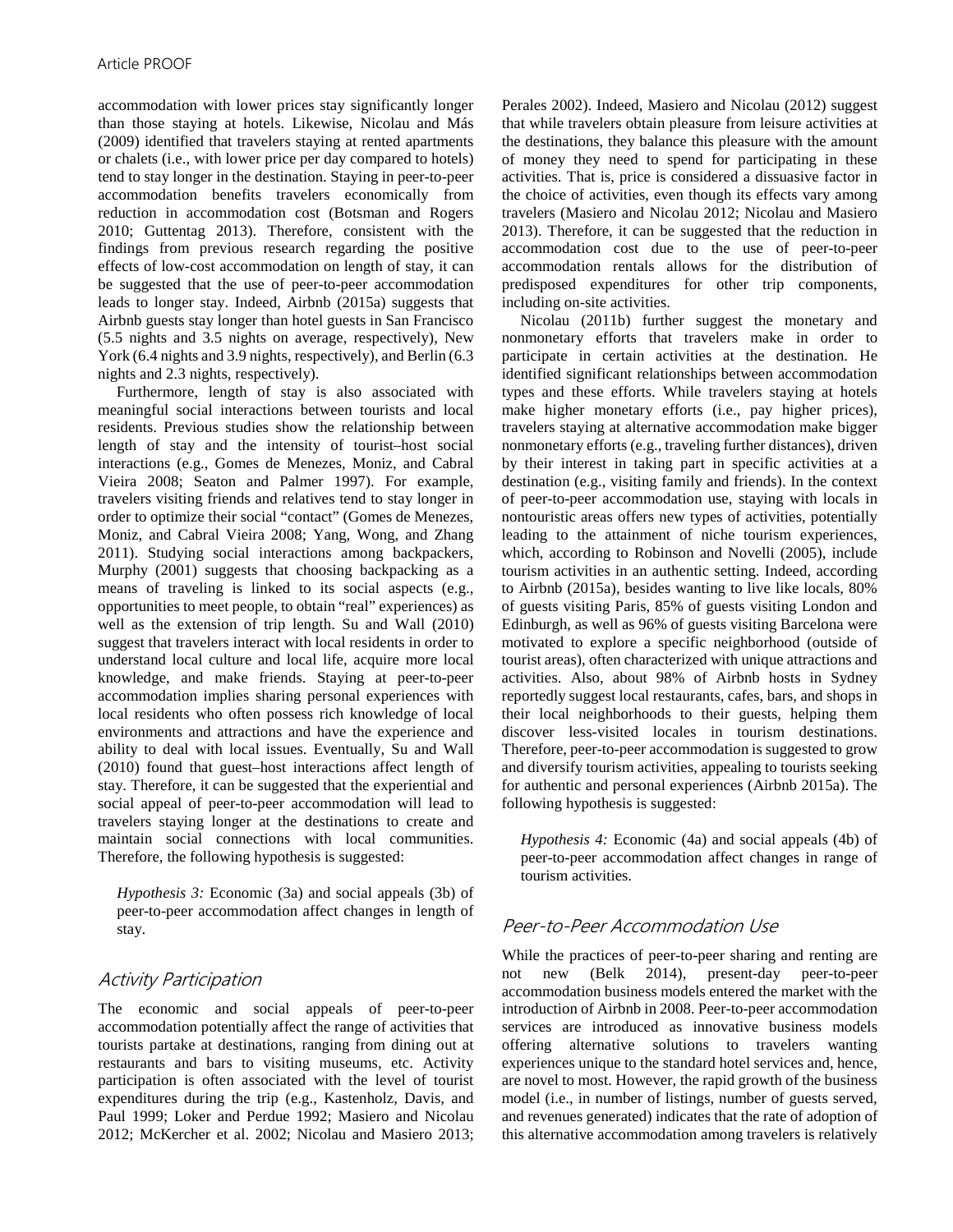high. Indeed, according to PricewaterhouseCooper (2015), 44% of American adults are familiar with the sharing economy. However, Travel Weekly (2014) also shows that only about 8% of adults in North America (and 11% in Europe) have rented peer-to-peer accommodation as of the first quarter of 2014. Therefore, it is expected that there are varying levels of use experience among peer-to-peer accommodation users, including those who were new to the services and those who are more experienced users.

The difference in the levels of use may cast a direct influence on behavioral changes among travelers. That is, the impacts of peer-to-peer accommodation on the behavior of travelers who used it once are expected to be different from those who have used it multiple times. With a higher level of use of peer-to-peer accommodation (i.e., implying that users become more experienced), travelers may recognize higher cost-savings or heightened experiences and broadened social connections, which, in turn, will influence their travel behavior more. Therefore, it is suggested that the use levels of peer-to-peer accommodation among travelers contribute positively to the expansion in destination choice sets (hypothesis 1c), increase in travel frequency (hypothesis 2c), increase in length of stay (hypothesis 3c), and increase in activity participation (hypothesis 4c).

# Traveler Characteristics

Collaborative consumption is associated with the sociodemographic characteristics of its users. For example, studies suggest that the sharing economy appeals to younger demographics. Based on a national survey in the United States, Olson (2013) reported that 32% of Gen Xers and 24% of Millennials find collaborative consumption "very appealing," in contrast to only 15% of Baby Boomers (65% of both Gen Xers and Millennials find collaborative consumption appealing, while 53% of Boomers do). A study in San Francisco and Oakland, United States, also confirms that younger respondents (25–30 years of age) are more open to a peer-to-peer car sharing program (Ballús-Armet et al. 2014). Likewise, based on a study in Berlin and Trier, Germany, it was found that younger respondents are more willing to participate in ride sharing, peer-to-peer accommodation, peer guided tours, etc. (Stors and Kagermeier 2015). This is due to the tendency that younger consumers, who were born in the era of social technology and are accustomed to online sharing behavior, can easily translate their online sharing behavior offline (Gaskins 2010; John 2013). Further, Olson (2013) also demonstrates that consumers with higher income levels are more likely to participate in collaborative consumption, which is the contrary to the view that the sharing economy appeals primarily to low-budget consumers. This is consistent with the findings from Mander (2014) that 60% of respondents in the top 25% of income reported willing to rent rooms from Airbnb, compared to about 47% of those in the bottom 25% of income among internet users. PricewaterhouseCooper (2015) found respondents with annual household income between \$50,000 and \$75,000 (the U.S. national average is

\$51,939) are most excited to use services such as Airbnb and Uber. Finally, Mander (2014) also found that the proportion of male and female respondents who reported interest in renting from Airbnb-style platforms is comparable (51% male, 47% female). Therefore, in analyzing the impacts of peer-to-peer accommodation use, it is important to consider travelers' demographic characteristics as predictors of changes in their travel patterns.

Indeed, previous studies suggest that destination selection is influenced by personal characteristics of the travelers (Lang, O'Leary, and Morrison 1997; Moscardo et al. 1996; Um and Crompton 1990) in addition to trip characteristics, destination-related attributes, and marketing variables. That is, sociodemographic characteristics (i.e., age, income, education, etc.) count for the individual differences in the ways travelers evaluate alternatives and make destination selection. For example, Guillet et al. (2011) found that travelers' age is a significant predictor of destination choice among Hong Kong residents. Studying destination choice among American college students, McIntosh and Goeldner (1990) linked destination choice with income, suggesting that students travel to nearby destinations due to income restrictions. Lang, O'Leary, and Morrison (1997) identified the influences of income and education levels on destination choice of Taiwanese tourists, differentiating between within-Asia and out-of-Asia destination choice groups. However, the effects of age and gender were not found in their study. Most recently, Park, Nicolau, and Fesenmaier (2013) identified significant influences of age and income on decisions to visit a destination. Previous studies also found that cultural contexts (i.e., nationalities) influence tourist behavior (e.g., Pizam and Jeong 1996; Pizam and Reichel 1996; Pizam and Sussman 1995), including destination choice.

Travel frequency is also linked to the sociodemographic characteristics of tourists in previous studies. For example, Woodside, Cook, and Mindak (1987) identified that the heavy traveler segment (i.e., those who travel very frequently) in the United States can be distinguished from less frequent travelers by their socioeconomic characteristics. Also, Pearce and Lee (2005) identified that travelers with high and low travel experience differ from each other regarding sociodemographic characteristics such as gender, education, age, and nationality. Littrell, Paige, and Song (2004) found that senior tourists travel more frequently, taking an average of 4.8 trips annually. Tsiotsou (2006) identified income to play an important role in predicting ski resort customers' behavior and especially visit frequency.

Literature also shows that the demographic characteristics of travelers influence length of stay, including nationality, age, income, and education (Alegre and Pou 2007; Becken and Gnoth 2004; Martínez-Garcia and Raya 2008). Fleischer and Pizam (2002) found that level of income and age significantly influence length of stay. Alegre and Pou (2007), on the other hand, did not find age to be a relevant factor but identified that nationality matters. Gokovali, Bahar, and Kozak (2007) found the positive effects of nationality and level of income on length of stay, as well as the negative effect of level of education. However, they also did not find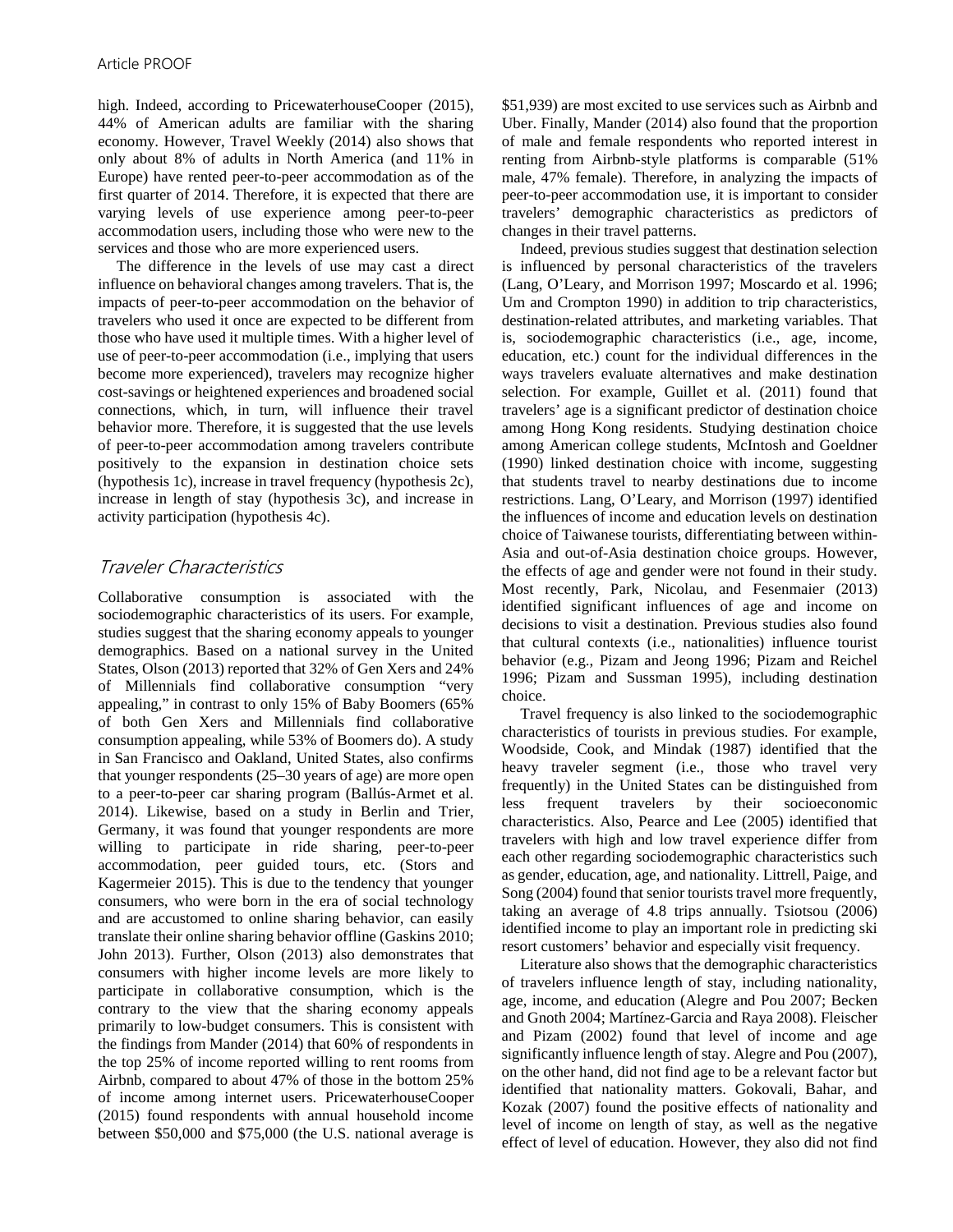age as a relevant factor. Finally, Martínez-Garcia and Raya (2008) identified nationality, age, and level of education as relevant explanatory factors of length of stay, with older travelers and those with lower levels of education showing a tendency to stay longer.

Finally, sociodemographic characteristics of tourists have been identified as factors affecting their participation in activities while visiting a destination. While previous studies segmenting tourists based on their activity preferences argued that demographic characteristics are not the most accurate predictors of activity participation (e.g., McKercher and du Cros 2003; Perales 2002; Prentice, Witt, and Hamer 1998), researchers found age (e.g., McKercher et al. 2002; Kastenholz, Davis, and Paul 1999), income (e.g., Kastenholz, Davis, and Paul 1999), education (e.g., McKercher et al. 2002), and tourist origins (e.g., McKercher et al. 2002) as significant factors that distinguish activitybased tourist segments. Although Perales (2002) did not identify education and income to be significant in distinguishing between modern and traditional rural tourists to Spain, McKercher et al. (2002) found education to be significant among culture tourists to Hong Kong. Also, Kastenholz, Davis, and Paul (1999) showed that there are differences in terms of expenditure per person per day, which is associated with purchasing power, as well as the nationalities among different rural tourist segments to Portugal. Finally, McKercher et al. (2002) identified that different tourist origins led to different culture tourism segments to Hong Kong: Western tourists are likely to engage in activities that include general cultural attractions, as well as exploration of Colonial and Sino-Colonial heritage, while Asian tourists are likely to be incidental culture tourists engaging in exploration of iconic Chinese heritage. Based on these findings from previous research, this study proposes the variables of gender, age, education, income, and nationality as predictors of expansion in destination choice sets (*hypotheses 1d–h* ), increase in travel frequency (*hypotheses 2d–h*), increase in length of stay (*hypotheses 3d–h*), and increase in activity participation (*hypotheses 4d–h*) among travelers due to the use of peer-topeer accommodation.

# Methodology

This study was designed to identify if peer-to-peer accommodation affects changes in traveler behavior. More specifically, the study seeks to verify and test the impacts of economic and social appeals of peer-to-peer accommodation use on the expansion of destination choice sets (*hypothesis 1*), travel frequency (*hypothesis 2*), length of stay (*hypothesis 3*), and activity participation (*hypothesis 4*) among users residing in the United States and Finland. To achieve the objectives of the study, a questionnaire was designed to capture respondents' behavior with regard to the use of peerto-peer accommodation. First, respondents were given an explanation of peer-to-peer accommodation following the definition of collaborative consumption from Belk (2014): "Peer-to-peer accommodation rentals are accommodation services where you pay a fee to stay at someone's property (such as *Airbnb*), but excluding free accommodation services (such as *Couchsurfing*)." The first part of the questionnaire captures the patterns of peer-to-peer accommodation use, including levels of use (i.e., how many times travelers have used peer-to-peer accommodation before) and reasons for using peer-to-peer accommodation. To measure the latter, various motivations for collaborative consumption derived from relevant literature (see Botsman and Rogers 2010; Gansky 2010; Guttentag 2013; Kohda and Matsuda 2013; Owyang 2013) were summarized into 12 statements representing the appeals (i.e., advantages) of using peer-topeer accommodation. As this study is partly exploratory in nature, bipolar scale was used to examine both negative and positive aspects of the statements (Dolnicar 2013). The statements were presented as a five-point Likert-type scale (strongly disagree, disagree, neither agree nor disagree, agree, strongly agree) (see Appendix). An exploratory factor analysis was performed to identify the underlying factors that explain these motivations, resulted in two factors: economic and social appeals. In the second part of the questionnaire, respondents were asked to rate their agreement on the statements representing how peer-to-peer accommodation has influenced their travel (i.e., in a five-point Likert-type response format: strongly disagree, disagree, neither agree nor disagree, agree, strongly agree). The statements include impacts of peer-to-peer accommodation on expansion in destinations they consider visiting, increase in travel frequency, increase in length of stay, and increase in activities participated at a destination. The last part of the questionnaire captures sociodemographic characteristics of travelers, including gender, age, education, and income levels. Respondents' origins (i.e., United States and Finland) were used as a dummy variable representing nationality. It is acknowledged that nationality can cause cross-cultural differences in survey response patterns (Dolnicar and Grün 2007), but these limitations are addressed in data analysis by examining nationality separately as a dummy variable.

In order to ensure readability and to test for face validity, two experts in tourism and eight  $3<sup>rd</sup>$  and fourth-year undergraduate students enrolled in a hospitality management program read and tested the English version of the questionnaire. To gather responses from Finnish travelers, two bilingual tourism experts translated the questionnaire into Finnish language. First, the experts translated the questionnaire from English to Finnish independently. Then, the translated questionnaires were compared and once an agreement was achieved, the Finnish questionnaire was translated back into English to ensure that the meanings of the questionnaire stayed the same through the translation process. The questionnaire was distributed through Amazon Mechanical Turk (mturk.com) to target adults residing in the United States in August 2014 and sent to the M3 Online Panel (m3research.com) members in Finland in December 2014. The data collection efforts resulted in 799 responses from the United States (155 of them have used peer-topeer accommodation before) and 1,246 responses from Finland (295 of them were users). To analyze the impacts of peer-to-peer accommodation on travel patterns, only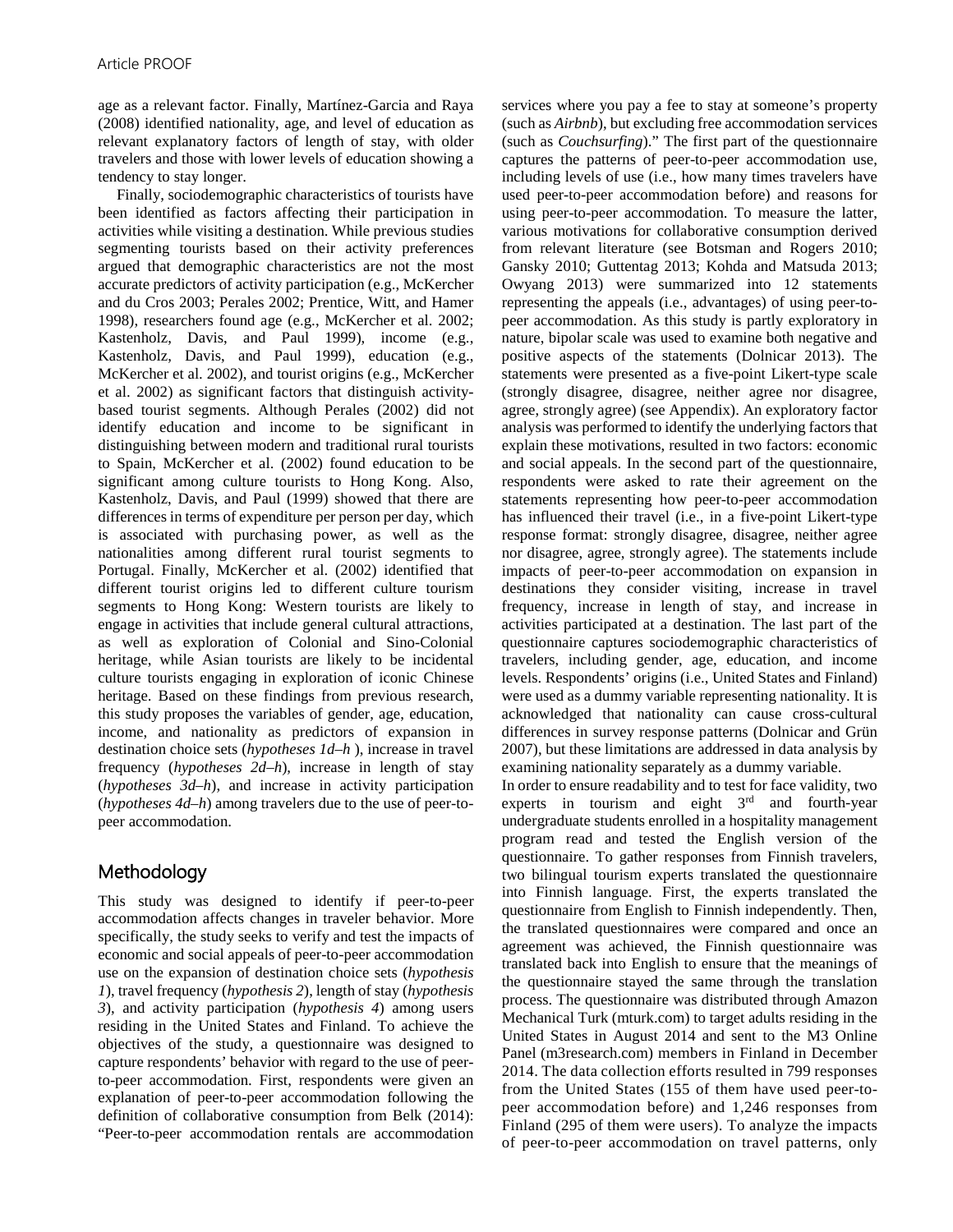responses from those who have used peer-to-peer accommodation were included in this study (a total of 450 respondents).

#### Table 1. Characteristics of Respondents ( $N = 450$ ).

|           |                                                        |                     | <b>United States</b><br>Finland |                  | Total       |             |      |  |
|-----------|--------------------------------------------------------|---------------------|---------------------------------|------------------|-------------|-------------|------|--|
|           |                                                        |                     | $(n = 155)$                     |                  | $(n = 295)$ | $(N = 450)$ |      |  |
|           | Characteristics                                        | $\eta$              | $\%$                            | $\boldsymbol{n}$ | $\%$        | $\eta$      | $\%$ |  |
| Gender    |                                                        |                     |                                 |                  |             |             |      |  |
| (0)       | Male                                                   | 90                  | 60.8                            | 171              | 58.9        | 261         | 59.6 |  |
| (1)       | Female                                                 | 58                  | 39.2                            | 119              | 41.0        | 177         | 40.4 |  |
| Age       |                                                        |                     |                                 |                  |             |             |      |  |
| (1)       | 24 years or younger                                    | 25                  | 16.9                            | 40               | 13.8        | 65          | 14.8 |  |
| (2)       | 25-34 years                                            | 86                  | 58.1                            | 76               | 26.2        | 162         | 37.0 |  |
| (3)       | 35-44 years                                            | 23                  | 15.5                            | 60               | 20.7        | 83          | 18.9 |  |
| (4)       | 45-54 years                                            | 12                  | 8.1                             | 37               | 12.7        | 49          | 11.2 |  |
| (5)       | 55-64 years                                            | $\overline{c}$      | 1.3                             | 19               | 6.5         | 21          | 4.8  |  |
| (6)       | 65 years or older                                      | $\mathsf{O}\xspace$ | $\mathbf 0$                     | 58               | 20.0        | 58          | 13.2 |  |
| Education |                                                        |                     |                                 |                  |             |             |      |  |
| (1)       | Less than high school                                  | $\mathbf{1}$        | 0.1                             | 71               | 25.1        | 72          | 16.7 |  |
| (2)       | High school                                            | 14                  | 9.4                             | 49               | 17.3        | 63          | 14.6 |  |
| (3)       | Post-high school education                             | 45                  | 30.4                            | 37               | 13.1        | 82          | 19.0 |  |
| (4)       | Bachelor's degree                                      | 56                  | 37.8                            | 76               | 26.8        | 132         | 30.6 |  |
| (5)       | Master's degree                                        | 28                  | 18.9                            | 45               | 15.9        | 73          | 16.9 |  |
| (6)       | Doctoral degree                                        | 4                   | 2.7                             | 5                | 1.8         | 9           | 2.1  |  |
| Income    |                                                        |                     |                                 |                  |             |             |      |  |
| (1)       | Under \$20,000                                         | 16                  | 10.8                            | 24               | 8.7         | 40          | 9.4  |  |
|           | (Under €15,000)                                        |                     |                                 |                  |             |             |      |  |
| (2)       | \$20,000-\$39,999                                      | 68                  | 45.9                            | 63               | 22.9        | 131         | 31.0 |  |
|           | (€15,000-€29,999)                                      |                     |                                 |                  |             |             |      |  |
| (3)       | \$40,000-\$59,999                                      | 45                  | 30.4                            | 60               | 21.8        | 105         | 24.8 |  |
|           | (€30,000-€44,999)                                      |                     |                                 |                  |             |             |      |  |
| (4)       | \$60,000-\$79,999                                      | 19                  | 12.8                            | 43               | 15.6        | 62          | 14.6 |  |
|           | $(€45,000-€59,999)$                                    |                     |                                 |                  |             |             |      |  |
| (5)       | \$80,000-\$99,999                                      | $\mbox{O}$          | $\mbox{O}$                      | 34               | 12.4        | 34          | 8.0  |  |
|           | $(\textbf{\textless}0,000 - \textbf{\textless}74,999)$ |                     |                                 |                  |             |             |      |  |
| (6)       | \$100,000-\$119,999                                    | $\mathbf 0$         | $\mbox{O}$                      | 17               | 8.2         | 17          | 4.0  |  |
|           | $(F75,000 - B9,999)$                                   |                     |                                 |                  |             |             |      |  |
| (7)       | \$120,000 or more                                      | $\mathsf{O}\xspace$ | $\mbox{O}$                      | 34               | 12.4        | 34          | 8.0  |  |
|           | (€90,000 or more)                                      |                     |                                 |                  |             |             |      |  |
|           | Peer-to-peer accommodation use                         |                     |                                 |                  |             |             |      |  |
| (1)       | Once                                                   | 52                  | 35.1                            | 78               | 28.9        | 130         | 31.1 |  |
| (2)       | 2-5 times                                              | 87                  | 58.8                            | 85               | 31.5        | 172         | 41.1 |  |
| (3)       | More than 5 times                                      | 9                   | $\cdot$ 1                       | 107              | 39.6        | 116         | 27.8 |  |

The characteristics of respondents are presented in Table 1. Respondents from both countries are predominantly male (60%). While American respondents are mostly younger (i.e., with an overrepresentation of respondents between the ages of 25 and 34 years [58%] and underrepresentation of older respondents), the ages of Finnish respondents are more evenly distributed with more representation from senior travelers (20% of them were 65 years or older), which is reasonable for age distribution of the population in Finland. The majority of respondents receive post–high school education (i.e., some college experiences in the United States and vocational/university experiences in Finland). While the majority of respondents earn less than US\$60,000 in the United States (88%) and less than €45,000 in Finland (66%), around 20% of Finnish respondents are in higher income levels, earning more than  $60,000$  annually.

In order to test the hypotheses, ordinal regressions with polytomous universal model (PLUM) procedure were identified for four dependent (outcome) variables: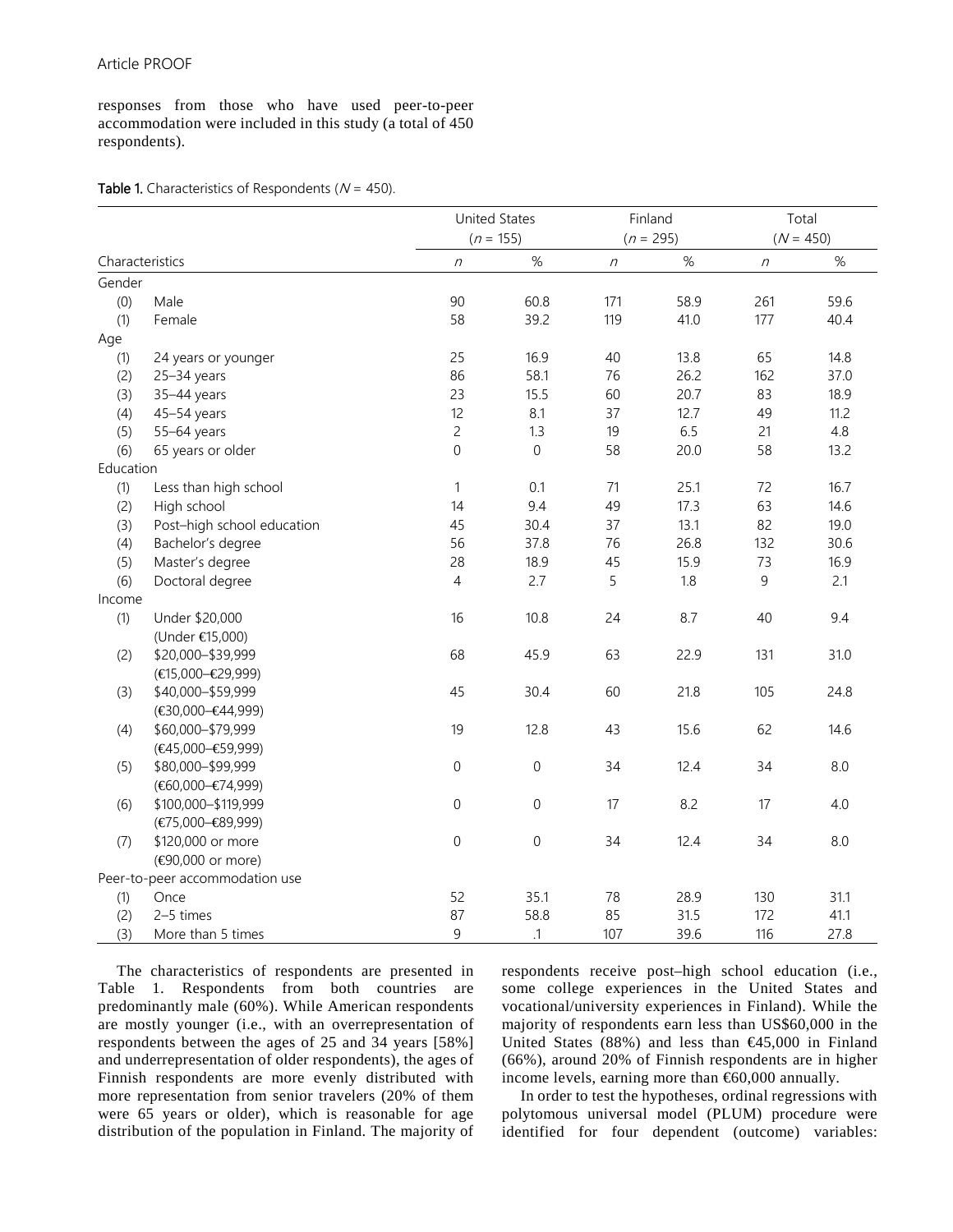expansion in destination selection, increase in travel frequency, increase in length of stay, and increase in activities participated. Each dependent variable was estimated by the factors of gender, age, levels of education, levels of income, and nationality as well as covariates representing social and economic appeals of peer-to-peer accommodation. The regression analyses were performed using IBM SPSS Statistics 19 software.

Table 2. Peer-to-Peer Accommodation Use  $(N = 450)$ .

|                                                                                   | Factor<br>Loadin |            | Cumulative Cronbach's |       |
|-----------------------------------------------------------------------------------|------------------|------------|-----------------------|-------|
| Factors                                                                           | g                | Eigenvalue | Percent               | Alpha |
| Social Appeal (SA)<br>I would like to                                             | .86              | 3.97       | 49.62%                | .86   |
| get to know<br>people from the<br>local<br>neighborhoods.                         |                  |            |                       |       |
| I would like to<br>have a more<br>meaningful<br>interaction with<br>the hosts.    | .82              |            |                       |       |
| I would like to<br>get insiders' tips<br>on local<br>attractions.                 | .75              |            |                       |       |
| I would like to<br>support the<br>local residents.                                | .74              |            |                       |       |
| . it was a more<br>sustainable<br>business model.                                 | .73              |            |                       |       |
| Economic Appeal<br>(EA)                                                           |                  | 1.53       | 68.85%                | .82   |
| it saved me<br>money.                                                             | .89              |            |                       |       |
| it helped me<br>lower my travel<br>cost.                                          | .89              |            |                       |       |
| I would like to<br>have higher<br>quality<br>accommodation<br>with less<br>money. | .72              |            |                       |       |

# Results and Discussion

An exploratory factor analysis (i.e., principal components analysis with varimax rotation) was utilized to explore the reasons for travelers to use peer-to-peer accommodation. The analysis revealed two factors that drive the use of peer-topeer accommodation among respondents: Social Appeal and

Economic Appeal (see Table 2). The two factors explain 68.85% of the total variance. The Kaiser–Meyer–Olkin measure of sample adequacy (.83) and Bartlett's test of sphericity ( $\chi^2$  = 1554.10,  $df = 28$ , significance = .00) indicated that factor analysis is appropriate for this data. The Cronbach's alpha of .70 or more supports the reliability of both scales (i.e., Social Appeal *α* = .86; Economic Appeal *α* = .82). The two factors suggest that the use of peer-to-peer accommodation among respondents was driven by (1) the social motivation to get to know, interact, and connect with local communities in a more meaningful way; to experience tourism destinations as a local; and to contribute to local residents, as well as (2) the motivation to get quality accommodation with lower cost. These factors are consistent with suggestions from literature regarding the societal drivers and the low-budget appeal of collaborative consumption (Botsman and Rogers 2010; Gansky 2010; Guttentag 2013; Lamberton and Rose 2012; Owyang 2013; Sacks 2011). In order to identify significant differences between respondents from the United States and Finland in terms of peer-to-peer accommodation use and travel behavior variables, independent-samples *t*-tests were conducted. A significant difference in means was found in terms of economic appeal of peer-to-peer accommodation (*t*  $= 7.04$ , significance  $= .00$ ), with American travelers rated significantly higher (mean  $= 4.24$ , SD  $= .58$ ) on economic appeal compared to their Finnish counterparts (mean = 3.71,  $SD = .82$ ). No significant difference was found in the social appeal factor.

The correlation matrix between dependent and independent variables used in this study is presented in Table 3. Among the independent variables, strong correlation was observed between social appeal and economic appeal of peer-to-peer accommodation ( $r = .428$ ,  $p < .001$ ) as well as between nationality and age  $(r = -.498, p < .001)$ . However, the correlation coefficients were below the cutoff point of .80 to indicate concerns for multicollinearity in the subsequent regression analyses. No other strong correlations were observed among predictor variables.

# Expansion in Destination Selection

The majority of respondents agreed that peer-to-peer accommodation expands their selection on places to visit, with 45.5% respondents selecting "agree" and 21.7% "strongly agree" to the statement. Significant differences were found between U.S. and Finnish respondents ( $\chi^2$  = 50.84,  $df = 4$ ,  $p < .001$ ), with U.S. respondents showing a larger proportion in agreement. Gender difference was also significant ( $\chi^2$  = 15.17, *df* = 4, *p* < .005), with female respondents more in agreement. No significant differences were identified among respondents in terms of their age, levels of education, income, and use of peer-to-peer accommodation. The results from ordinal logit regression revealed significant chi-square statistic ( $\chi^2$  = 193.99, *df* = 22,  $p \lt 0.001$ , and the final model shows a significant improvement over the baseline model, suggesting a good model fit with the data. The Nagelkerke pseudo- $R^2$  = .413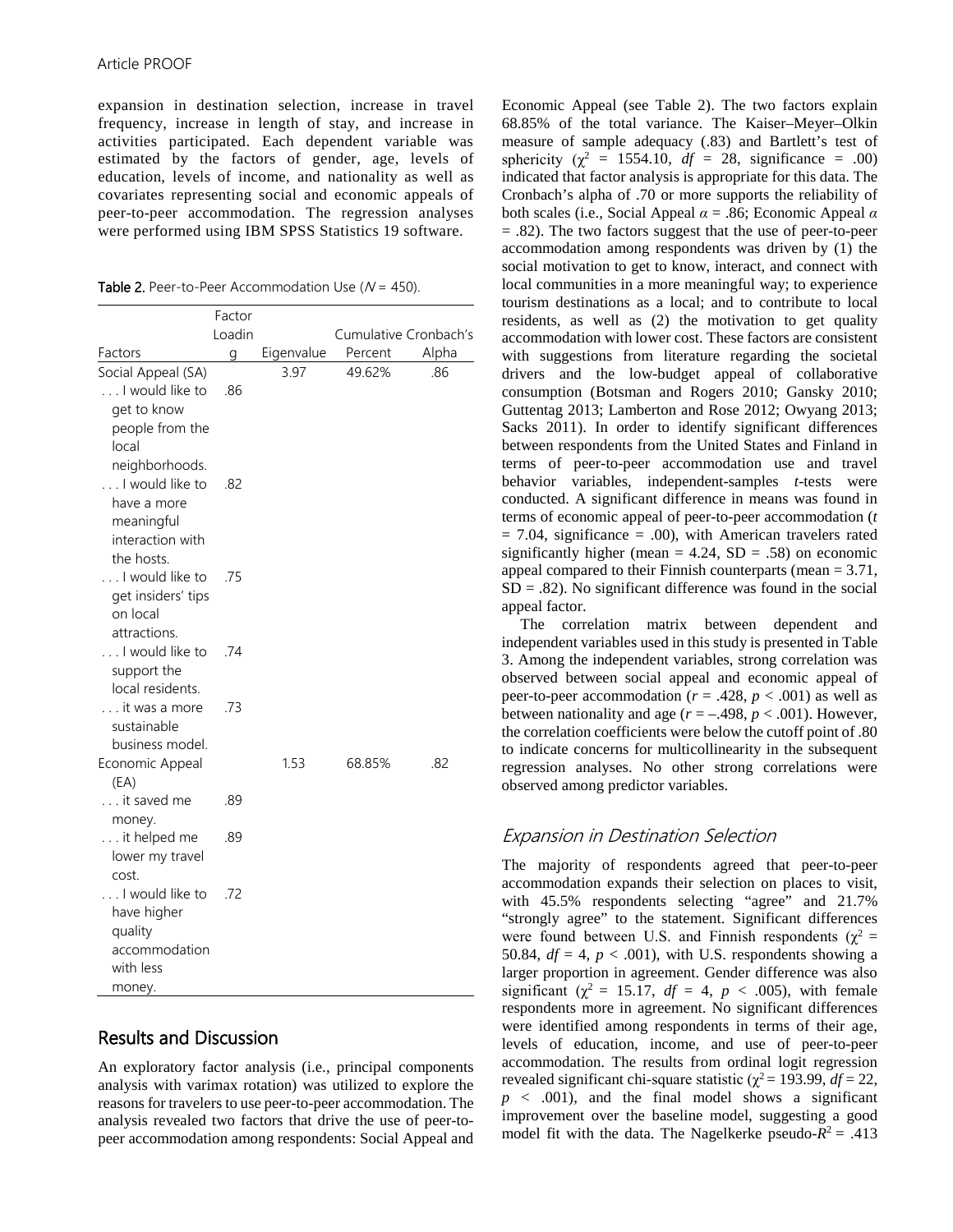suggests that predictor variables explain a significant proportion (41.3%) of the variation between perceived expansion in destination consideration set. To demonstrate the relationship between the dependent and independent variables, parameter estimates are presented in Table 4a.

The results show that the economic appeal of peer-to-peer accommodation use significantly contributes to the expansion of destinations to select from, the odds of respondents selecting higher agreement rating increased by 4.96 (95% confidence interval [CI], 3.56 to 6.92) for every unit increase in economic appeal (Wald  $\chi^2$  = 89.60, *df* = 1, *p* < .001), indicating significant effects. This suggests that the lower accommodation cost allow travelers to expand destination selection as more become more affordable. The social appeal of peer-to-peer accommodation also contributes to the expansion of destination selection. The odds that respondents would select higher agreement ratings on expansion of destination selection were 1.48 times (95% CI, 1.14 to 1.92) higher for every unit increase in social appeal (Wald  $\chi^2$  = 8.61,  $df = 1$ ,  $p < .005$ ). This indicates that the desire for social connection allows travelers to consider more destinations in their choice set. In terms of demographic characteristics, respondents in the age group of 55–64 years had 3.45 times (95% CI, 1.18 to 10.09) higher odds compared to the reference age group of 65 plus to select higher agreement ratings (Wald  $\chi^2$  = 89.60,  $df = 1$ ,  $p < .001$ ). Finally, in terms of levels of education, the odds of respondents with some college experience perceiving that peer-to-peer accommodation expands their selection of

Table 3. Correlation Matrix.

destinations to visit were 3.84 times higher (95% CI, 1.08 to 13.60) than the reference group of those with doctoral degrees (Wald  $\chi^2 = 89.60$ ,  $df = 1$ ,  $p < .001$ ). No other relationship is significant in the regression model.

# Increase in Travel Frequency

A bigger proportion of respondents agreed that peer-to-peer accommodation increases the frequency of their travel (compared to those who disagreed), with 30% respondents selecting "agree" and 11% "strongly agree" to the statement. Significant differences were found between U.S. and Finnish respondents ( $\chi^2$  = 14.32, *df* = 4, *p* < .01), with a greater proportion among U.S. respondents leaning toward agreement. No significant differences were found among respondents in terms of their gender, age, levels of education, income, and use of peer-to-peer accommodation. The results from ordinal logistic regression revealed a significant chisquare statistic ( $\chi^2$  = 165.41, *df* = 22, *p* < .001), suggesting that the final model shows a significant improvement over the baseline model, which indicates a good model fit with the data. The Nagelkerke pseudo- $R^2 = .358$  suggests that predictor variables explain a significant proportion (35.8%) of the variation between perceived increase in travel frequency. To demonstrate the relationship between the dependent and independent variables, parameter estimates are presented in Table 4b.

| Variables                 | (1)       | (2)       | (3)      | (4)          | (5)       | (6)          | (7)       | (8)       | (9)      | (10)        | (11)         | (12)                 | (13)         |
|---------------------------|-----------|-----------|----------|--------------|-----------|--------------|-----------|-----------|----------|-------------|--------------|----------------------|--------------|
| Dependent variables       |           |           |          |              |           |              |           |           |          |             |              |                      |              |
| <b>Expand Choice</b>      | 1         |           |          |              |           |              |           |           |          |             |              |                      |              |
| Set (1)                   |           |           |          |              |           |              |           |           |          |             |              |                      |              |
| Increase Travel           | $.426**$  | 1         |          |              |           |              |           |           |          |             |              |                      |              |
| Frequency (2)             |           |           |          |              |           |              |           |           |          |             |              |                      |              |
| Longer Stay (3)           | $.303**$  | .589**    | 1        |              |           |              |           |           |          |             |              |                      |              |
| More Activities (4)       | $.413**$  | $.509**$  | $.553**$ | $\mathbf{1}$ |           |              |           |           |          |             |              |                      |              |
| Independent variables     |           |           |          |              |           |              |           |           |          |             |              |                      |              |
| Social Appeal (SA) .375** |           | $.514***$ | $.334**$ | $.493**$     | 1         |              |           |           |          |             |              |                      |              |
| (5)                       |           |           |          |              |           |              |           |           |          |             |              |                      |              |
| Economic Appeal           | $.558**$  | $.335**$  | $.275**$ | $.401**$     | $.428**$  | $\mathbf{1}$ |           |           |          |             |              |                      |              |
| $(EA)$ (6)                |           |           |          |              |           |              |           |           |          |             |              |                      |              |
| Gender (7)                | $.165***$ | n.s.      | n.s.     | n.s.         | n.s.      | $.195***$    | 1         |           |          |             |              |                      |              |
| Age $(8)$                 | n.s.      | n.s.      | n.s.     | n.s.         | n.s.      | $-.125**$    | $.077**$  | 1         |          |             |              |                      |              |
| Education (9)             | n.s.      | n.s.      | n.s.     | n.s.         | n.s.      | n.s.         | n.s.      | $.107**$  | 1        |             |              |                      |              |
| Income (10)               | n.s.      | n.s.      | n.s.     | n.s.         | n.s.      | $.124*$      | $-.092**$ | n.s.      | $.230**$ | $\mathbf 1$ |              |                      |              |
| Nationality (11)          | $.178**$  | n.s.      | n.s.     | $.101*$      | $.101*$   | $.323**$     | $-.094**$ | $-.498**$ | n.s.     | $.234**$    | $\mathbf{1}$ |                      |              |
| P2P Use: Once             | n.s.      | $-.139**$ | n.s.     | n.s.         | $-.164**$ | n.s.         | n.s.      | $-.103**$ | n.s.     | n.s.        | n.s.         | 1                    |              |
| (12)                      |           |           |          |              |           |              |           |           |          |             |              |                      |              |
| P2P Use: 2-5              | n.s.      | n.a.      | n.s.     | $.099*$      | n.s.      | n.s.         | n.s.      | $-.050**$ | $.095**$ | $.086**$    | $.073**$     | $-.079**$            | $\mathbf{1}$ |
| times $(13)$              |           |           |          |              |           |              |           |           |          |             |              |                      |              |
| P2P Use: More             | n.s.      | n.s.      | $.118*$  | n.s.         | n.s.      | n.s.         | n.s.      | n.s.      | n.s.     | n.S.        | $-.157***$   | $-.064***$ $-.075**$ |              |
| than 5 times              |           |           |          |              |           |              |           |           |          |             |              |                      |              |
| (14)                      |           |           |          |              |           |              |           |           |          |             |              |                      |              |

Note: Significant at  $\sqrt{*}p < .01$  level,  $\sqrt{*}p < .05$  level; n.s. = not significant.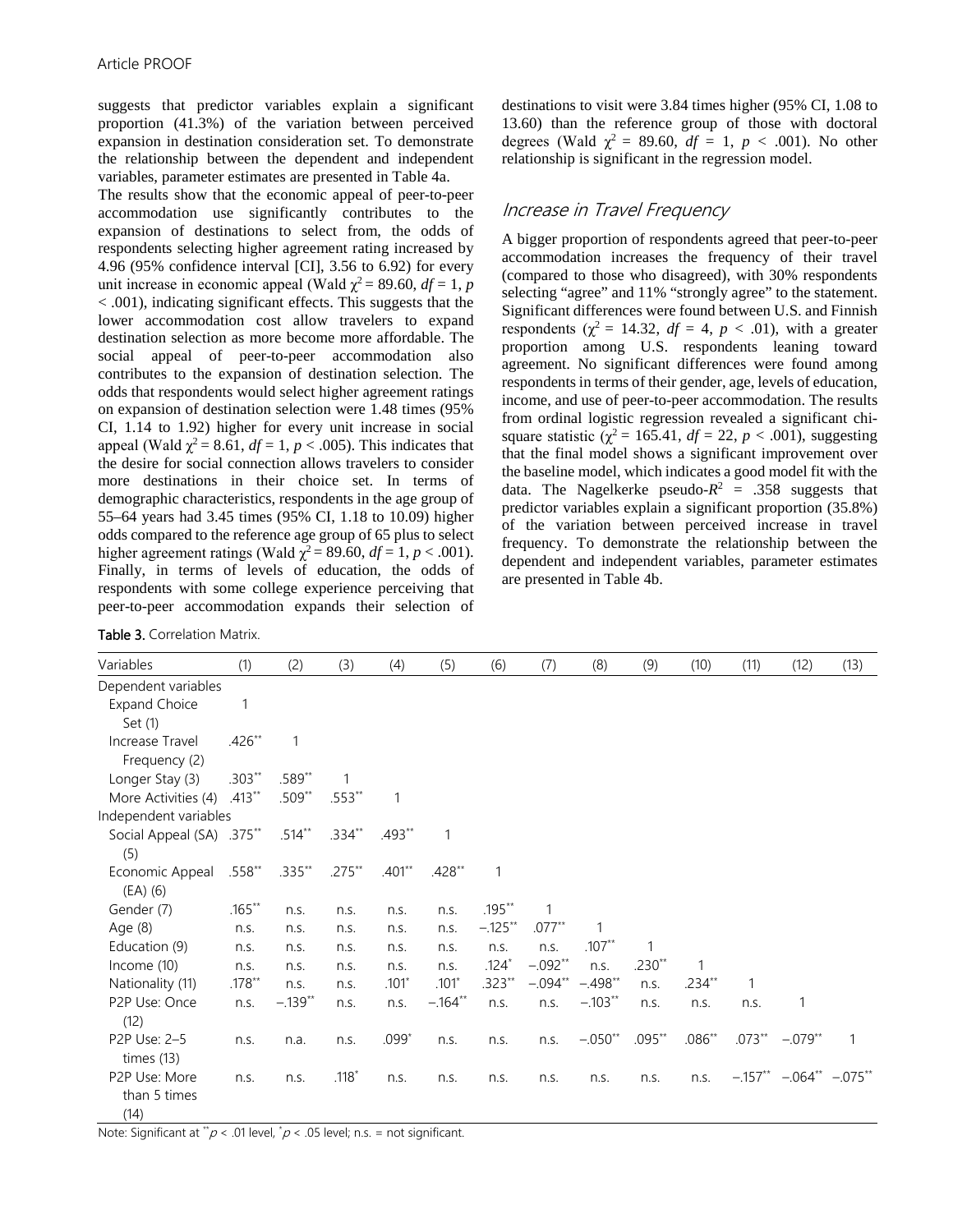Table 4. Ordinal Regression Models: Destination Selection and Travel Frequency.

|             |                |                          | a. Expansion of Destination Selection |                          |                | b. Increase in Travel Frequency |                          |                          |                          |              |  |
|-------------|----------------|--------------------------|---------------------------------------|--------------------------|----------------|---------------------------------|--------------------------|--------------------------|--------------------------|--------------|--|
| Variables   | B              | <b>SE</b>                | Wald (df)                             | Sig.                     | Exp(B)         | B                               | SE                       | Wald (df)                | Sig.                     | Exp(B)       |  |
| SA          | 0.39           | 0.13                     | 8.61(1)                               | 0.00                     | 1.48           | 1.30                            | 0.14                     | 86.02(1)                 | 0.00                     | 3.67         |  |
| EA          | 1.60           | 0.17                     | 89.60 (1)                             | 0.00                     | 4.96           | 0.35                            | 0.15                     | 5.89(1)                  | 0.02                     | 1.42         |  |
| $[Gen=0]$   | n.s.           | n.s.                     | n.s.                                  | n.S.                     | n.s.           | n.s.                            | n.s.                     | n.s.                     | n.s.                     | n.s.         |  |
| $[Gen=1]$   | $\overline{0}$ | $\sim$ $\sim$            | $\sim$                                |                          | $\overline{1}$ | $\mathbf 0$                     | $\sim$                   | $\sim$                   | $\sim 10$                | $\mathbf{1}$ |  |
| $[Age=1]$   | n.s.           | n.s.                     | n.s.                                  | n.s.                     | n.s.           | n.s.                            | n.s.                     | n.s.                     | n.s.                     | n.s.         |  |
| $[Age=2]$   | n.s.           | n.s.                     | n.s.                                  | n.s.                     | n.s.           | n.s.                            | n.s.                     | n.s.                     | n.s.                     | n.s.         |  |
| $[Age=3]$   | n.s.           | n.s.                     | n.s.                                  | n.s.                     | n.s.           | n.s.                            | n.s.                     | n.s.                     | n.s.                     | n.s.         |  |
| $[Age=4]$   | n.s.           | n.s.                     | n.s.                                  | n.s.                     | n.s.           | n.s.                            | n.s.                     | n.s.                     | n.s.                     | n.s.         |  |
| $[Age=5]$   | 1.24           | 0.55                     | 5.11(1)                               | 0.02                     | 3.45           | n.s.                            | n.s.                     | n.s.                     | n.s.                     | n.s.         |  |
| $[Age=6]$   | $\overline{0}$ | $\sim 10$                | $\sim$                                | $\sim$                   | $\overline{1}$ | $\boldsymbol{0}$                | $\sim$                   | $\sim$                   | $\sim$                   | $\mathbf{1}$ |  |
| $[Edu=1]$   | n.s.           | n.s.                     | n.s.                                  | n.s.                     | n.s.           | n.s.                            | n.s.                     | n.s.                     | n.s.                     | n.s.         |  |
| $[Edu=2]$   | n.s.           | n.s.                     | n.s.                                  | n.s.                     | n.s.           | n.s.                            | n.s.                     | n.s.                     | n.s.                     | n.s.         |  |
| $[Edu=3]$   | 1.35           | 0.65                     | 4.35(1)                               | 0.04                     | 3.84           | n.s.                            | n.s.                     | n.s.                     | n.S.                     | n.s.         |  |
| $[Edu=4]$   | n.s.           | n.s.                     | n.s.                                  | n.s.                     | n.s.           | n.s.                            | n.s.                     | n.s.                     | n.s.                     | n.s.         |  |
| $[Edu=5]$   | n.s.           | n.S.                     | n.S.                                  | n.s.                     | n.s.           | n.s.                            | n.s.                     | n.s.                     | n.s.                     | n.s.         |  |
| $[Edu=6]$   | $\overline{0}$ | $\overline{\phantom{m}}$ | $\overline{\phantom{0}}$              | $\overline{\phantom{m}}$ | $\mathbf{1}$   | $\boldsymbol{0}$                | $\equiv$                 | $\overline{\phantom{m}}$ | $\overline{\phantom{0}}$ | $\mathbf{1}$ |  |
| $[lnc=1]$   | n.s.           | n.s.                     | n.S.                                  | n.s.                     | n.S.           | 1.16                            | 0.49                     | 5.68(1)                  | 0.02                     | 3.19         |  |
| $[lnc=2]$   | n.s.           | n.s.                     | n.s.                                  | n.s.                     | n.s.           | 1.00                            | 0.42                     | 5.79(1)                  | 0.02                     | 2.72         |  |
| $[lnc=3]$   | n.s.           | n.s.                     | n.s.                                  | n.s.                     | n.s.           | 0.87                            | 0.41                     | 4.43(1)                  | 0.04                     | 2.38         |  |
| $[Inc=4]$   | n.s.           | n.s.                     | n.S.                                  | n.s.                     | n.s.           | n.s.                            | n.s.                     | n.s.                     | n.s.                     | n.s.         |  |
| $[Inc=5]$   | n.s.           | n.s.                     | n.s.                                  | n.s.                     | n.s.           | 1.20                            | 0.49                     | 5.96(1)                  | 0.02                     | 3.33         |  |
| $[Inc=6]$   | n.s.           | n.s.                     | n.s.                                  | n.s.                     | n.s.           | n.s.                            | n.s.                     | n.s.                     | n.s.                     | n.s.         |  |
| $[Inc=7]$   | $\Omega$       | $\overline{\phantom{m}}$ | $\overline{\phantom{m}}$              | $\overline{\phantom{m}}$ | $\overline{1}$ | $\mathbf 0$                     | $\overline{\phantom{m}}$ | $\overline{\phantom{m}}$ | $\overline{\phantom{a}}$ | $\mathbf{1}$ |  |
| [ $Nat=0$ ] | n.s.           | n.s.                     | n.s.                                  | n.s.                     | n.s.           | n.s.                            | n.s.                     | n.s.                     | n.s.                     | n.s.         |  |
| $[Nat=1]$   | $\overline{0}$ | $\overline{\phantom{a}}$ | $\equiv$                              | $\overline{\phantom{a}}$ | $\mathbf{1}$   | $\mathbf 0$                     | $\equiv$                 | $-$                      | $\overline{\phantom{a}}$ | $\mathbf{1}$ |  |
| $[Use=1]$   | n.s.           | n.s.                     | n.s.                                  | n.s.                     | n.s.           | n.s.                            | n.s.                     | n.s.                     | n.s.                     | n.s.         |  |
| $[Use=2]$   | n.s.           | n.s.                     | n.s.                                  | n.s.                     | n.s.           | n.s.                            | n.s.                     | n.s.                     | n.s.                     | n.s.         |  |
| $[Use=3]$   | $\Omega$       | $\qquad \qquad -$        | $\qquad \qquad -$                     | $\overline{\phantom{a}}$ | $\mathbf{1}$   | $\overline{0}$                  | $\overline{\phantom{m}}$ | $\qquad \qquad -$        | $\overline{\phantom{a}}$ | 1            |  |

Note: Sig. = significance; EA = economic appeal; SA = social appeal; Gen = gender; Edu = education; Inc = income; Nat = nationality; Use = frequency of use; n.s. = not significant.

Compared to the regression on choice set expansion, an increase in travel frequency can be attributed mainly to the social appeal of using peer-to-peer accommodation. The odds of selecting higher agreement on the increase in respondents' travel frequency was 3.67 times (95% CI, 2.78 to 4.82) higher for every unit increase in social appeal (Wald  $\chi^2 = 8.61$ ,  $df = 1$ ,  $p < .005$ ). That is, travelers' desire to connect and develop meaningful relationships with local communities drives travelers to take more trips. The appeal of staying with locals in common places opens new experience opportunities for travelers, stimulates interests, and hence, generates more travels. While smaller compared to the social appeal, the economic appeal of peer-to-peer accommodation use also significantly contributes to the increase in travel frequency. The odds of respondents strongly agreeing on increase in travel frequency were 1.42 times (95% CI, 1.07 to 1.89) higher for every unit increase in economic appeal (Wald  $\chi^2$  = 5.89, *df* = 1, *p* < .05). The ability to reduce trip expenditure (i.e., as a result of the cost savings from accommodation) allows travelers to stretch their travel budget to include more trips.

Importantly, the levels of income contributes to the change in travel frequency with respondents in lower income levels showing high odd ratios of agreeing to the statement that they travel more often because of the availability of peerto-peer accommodation. Specifically, the odds of respondents with an annual income less than \$20,000 agreeing to increase in travel frequency were 3.18 times (95% CI, 1.23 to 8.26) higher than the reference group with an annual income of \$120,000 or more (Wald  $\chi^2$  = 5.67, *df* =  $1, p < .05$ ). The odds ratios gradually decreased as the annual income increased, which can mean that travelers in the higher income brackets are less sensitive to the reduction in trip costs that would allow them to take multiple trips. However, the income group of \$80,000–\$99,999 had an odds ratio 3.33 times (95% CI, 1.27 to 8.75) higher than the reference highincome group (Wald  $\chi^2$  = 5.96, *df* = 1, *p* < .05).

## Increase in Length of Stay

About 29% respondents agreed that peer-to-peer accommodation increases the length of stay at the destination and 12% strongly agreed to the statement. A significant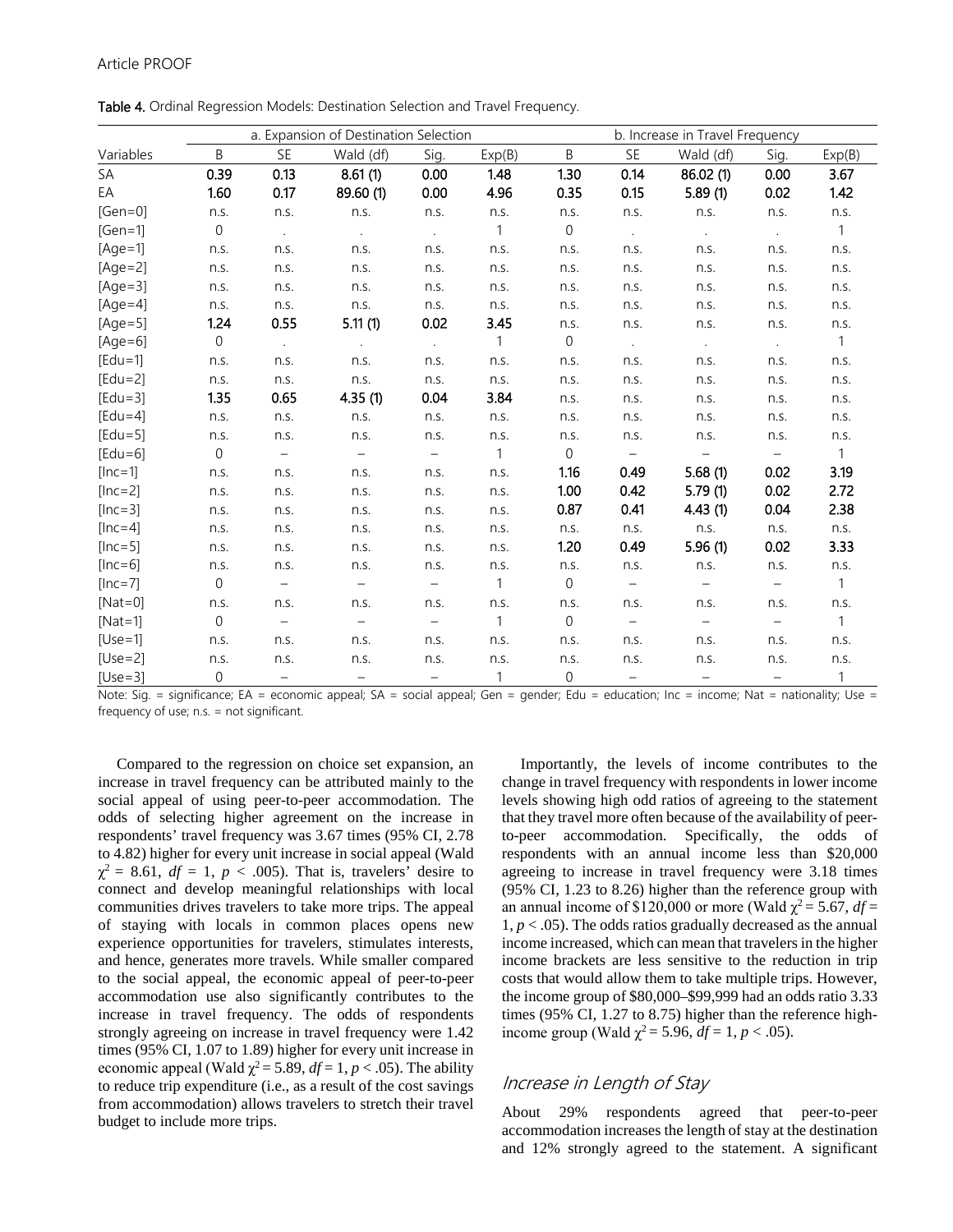percentage of respondents (38%), however, stated that they neither agreed nor disagreed to the statement. Significant differences were found between U.S. and Finnish respondents ( $\chi^2$  = 14.24, *df* = 4, *p* < .01), with proportionally higher tendency toward agreement among U.S. respondents. No significant differences were identified among respondents in terms of their gender, age, education, income, and use of peer-to-peer accommodation. The results from ordinal logistic regression revealed significant chi-square statistic ( $\chi^2$  = 87.65, *df* = 22, *p* < .001). The final model shows

a significant improvement over the baseline model, suggesting a good model fit with the data. The Nagelkerke pseudo- $R^2$  = .208 suggests that predictor variables explain a proportion (20.8%) of the variation between perceived increase in length of stay, which is lower than the two previous models. To demonstrate the relationship between the dependent and independent variables, parameter estimates are presented in Table 5a.

Table 5. Ordinal Regression Models: Length of Stay and Activity Participation.

|           |                |                          | a. Increase in Length of Stay |                          |              | b. Increase in Activity Participation |                          |                          |                          |                |
|-----------|----------------|--------------------------|-------------------------------|--------------------------|--------------|---------------------------------------|--------------------------|--------------------------|--------------------------|----------------|
| Variables | B              | SE                       | Wald (df)                     | Sig.                     | Exp(B)       | B                                     | <b>SE</b>                | Wald (df)                | Sig.                     | Exp(B)         |
| SA        | 0.66           | 0.13                     | 26.44(1)                      | 0.00                     | 1.93         | 1.12                                  | 0.14                     | 64.83(1)                 | 0.00                     | 3.06           |
| EA        | 0.61           | 0.15                     | 17.48(1)                      | 0.00                     | 1.85         | 0.83                                  | 0.15                     | 29.66(1)                 | 0.00                     | 2.30           |
| $[Gen=0]$ | n.s.           | n.s.                     | n.s.                          | n.s.                     | n.s.         | n.s.                                  | n.s.                     | n.s.                     | n.s.                     | n.s.           |
| $[Gen=1]$ | $\Omega$       | $\overline{\phantom{0}}$ | $\overline{\phantom{a}}$      | $\equiv$                 | $\mathbf{1}$ | $\Omega$                              | $\overline{\phantom{a}}$ |                          | $\overline{\phantom{m}}$ | $\mathbf{1}$   |
| $[Age=1]$ | n.s.           | n.s.                     | n.s.                          | n.s.                     | n.S.         | n.s.                                  | n.s.                     | n.s.                     | n.s.                     | n.s.           |
| $[Age=2]$ | n.s.           | n.S.                     | n.s.                          | n.s.                     | n.S.         | n.s.                                  | n.s.                     | n.s.                     | n.s.                     | n.s.           |
| $[Age=3]$ | n.s.           | n.s.                     | n.s.                          | n.s.                     | n.s.         | n.s.                                  | n.s.                     | n.s.                     | n.s.                     | n.s.           |
| $[Age=4]$ | n.s.           | n.s.                     | n.s.                          | n.s.                     | n.s.         | n.s.                                  | n.s.                     | n.s.                     | n.s.                     | n.s.           |
| $[Age=5]$ | n.s.           | n.s.                     | n.s.                          | n.s.                     | n.s.         | n.S.                                  | n.S.                     | n.s.                     | n.s.                     | n.s.           |
| $[Age=6]$ | $\overline{0}$ | $-$                      | $-$                           | $\overline{\phantom{a}}$ | $\mathbf{1}$ | $\overline{0}$                        | $\overline{\phantom{a}}$ | $\overline{\phantom{m}}$ | $\overline{\phantom{m}}$ | $\overline{1}$ |
| $[Edu=1]$ | n.s.           | n.s.                     | n.s.                          | n.s.                     | n.S.         | n.s.                                  | n.s.                     | n.s.                     | n.s.                     | n.s.           |
| $[Edu=2]$ | n.s.           | n.s.                     | n.s.                          | n.s.                     | n.s.         | n.s.                                  | n.s.                     | n.s.                     | n.s.                     | n.s.           |
| $[Edu=3]$ | n.s.           | n.s.                     | n.s.                          | n.s.                     | n.S.         | n.s.                                  | n.s.                     | n.s.                     | n.s.                     | n.s.           |
| $[Edu=4]$ | n.s.           | n.s.                     | n.s.                          | n.s.                     | n.s.         | n.s.                                  | n.s.                     | n.s.                     | n.s.                     | n.s.           |
| $[Edu=5]$ | n.s.           | n.s.                     | n.s.                          | n.s.                     | n.S.         | n.s.                                  | n.S.                     | n.s.                     | n.s.                     | n.s.           |
| $[Edu=6]$ | $\overline{0}$ | $\overline{\phantom{0}}$ | $\overline{\phantom{0}}$      | $\overline{\phantom{a}}$ | $\mathbf{1}$ | $\overline{0}$                        | $\overline{\phantom{a}}$ | $\overline{\phantom{m}}$ | $\overline{\phantom{0}}$ | $\overline{1}$ |
| $[lnc=1]$ | n.s.           | n.s.                     | n.s.                          | n.s.                     | n.s.         | n.s.                                  | n.s.                     | n.s.                     | n.s.                     | n.s.           |
| $[Inc=2]$ | n.s.           | n.s.                     | n.s.                          | n.s.                     | n.s.         | n.S.                                  | n.s.                     | n.s.                     | n.s.                     | n.s.           |
| $[lnc=3]$ | n.s.           | n.s.                     | n.s.                          | n.s.                     | n.s.         | n.s.                                  | n.s.                     | n.s.                     | n.s.                     | n.s.           |
| $[Inc=4]$ | n.s.           | n.s.                     | n.s.                          | n.s.                     | n.s.         | n.s.                                  | n.s.                     | n.s.                     | n.s.                     | n.s.           |
| $[Inc=5]$ | n.s.           | n.s.                     | n.s.                          | n.s.                     | n.S.         | n.s.                                  | n.s.                     | n.s.                     | n.s.                     | n.s.           |
| $[Inc=6]$ | n.s.           | n.s.                     | n.s.                          | n.s.                     | n.S.         | n.s.                                  | n.s.                     | n.s.                     | n.s.                     | n.s.           |
| $[Inc=7]$ | $\overline{0}$ | $-$                      | $\overline{\phantom{m}}$      | $\overline{\phantom{m}}$ | $\mathbf{1}$ | $\overline{0}$                        | $\overline{\phantom{a}}$ | $\overline{\phantom{m}}$ | $-$                      | $\overline{1}$ |
| $[Nat=0]$ | n.s.           | n.s.                     | n.s.                          | n.s.                     | n.s.         | n.s.                                  | n.s.                     | n.s.                     | n.s.                     | n.s.           |
| $[Nat=1]$ | $\overline{0}$ | $\overline{\phantom{a}}$ | $-$                           | $\overline{\phantom{m}}$ | $\mathbf{1}$ | $\overline{0}$                        | $\equiv$                 | $\overline{\phantom{a}}$ | $ \,$                    | $\mathbf{1}$   |
| $[Use=1]$ | n.s.           | n.s.                     | n.s.                          | n.s.                     | n.s.         | 1.12                                  | 0.14                     | 64.83(1)                 | 0.00                     | 3.06           |
| $[Use=2]$ | n.s.           | n.s.                     | n.s.                          | n.s.                     | n.s.         | 0.83                                  | 0.15                     | 29.66(0)                 | 0.00                     | 2.30           |
| $[Use=3]$ | 0              | $\overline{\phantom{m}}$ | $\overline{\phantom{a}}$      | $\qquad \qquad -$        | $\mathbf{1}$ | n.s.                                  | n.s.                     | n.s.                     | n.s.                     | n.s.           |

Note: Sig. = significance; EA = economic appeal; SA = social appeal; Gen = gender; Edu = education; Inc = income; Nat = nationality; Use = frequency of use; n.s. = not significant.

The effects of both social and economic appeals of using peer-to-peer accommodation on the increase in length of stay are proportional; both appeals contribute almost equally to travelers staying longer in the destinations. The odds of respondents strongly agreeing on the increase in length of stay were 1.85 times (95% CI, 1.38 to 2.46) higher for every unit increase in economic appeal (Wald  $\chi^2 = 17.48$ ,  $df = 1$ , *p*  $< .001$ ) and 1.93 times (95% CI, 1.50 to 2.48) for one unit increase in social appeal of peer-to-peer accommodation (Wald  $\chi^2$  = 26.44,  $df = 1$ ,  $p < .001$ ). The cost-savings from staying at peer-to-peer accommodation allow travelers to

stretch the trip budget to accommodate longer stays. Additionally, the unique local experiences in atypical tourist neighborhoods drive tourists to explore the destinations more by staying longer. No other variables were found to have significant effects on the dependent variables.

## Increase in Activity Participation

Slightly more than 40% of the respondents agreed that peerto-peer accommodation increased the range of activities they participate at the destination, while 13% stated they strongly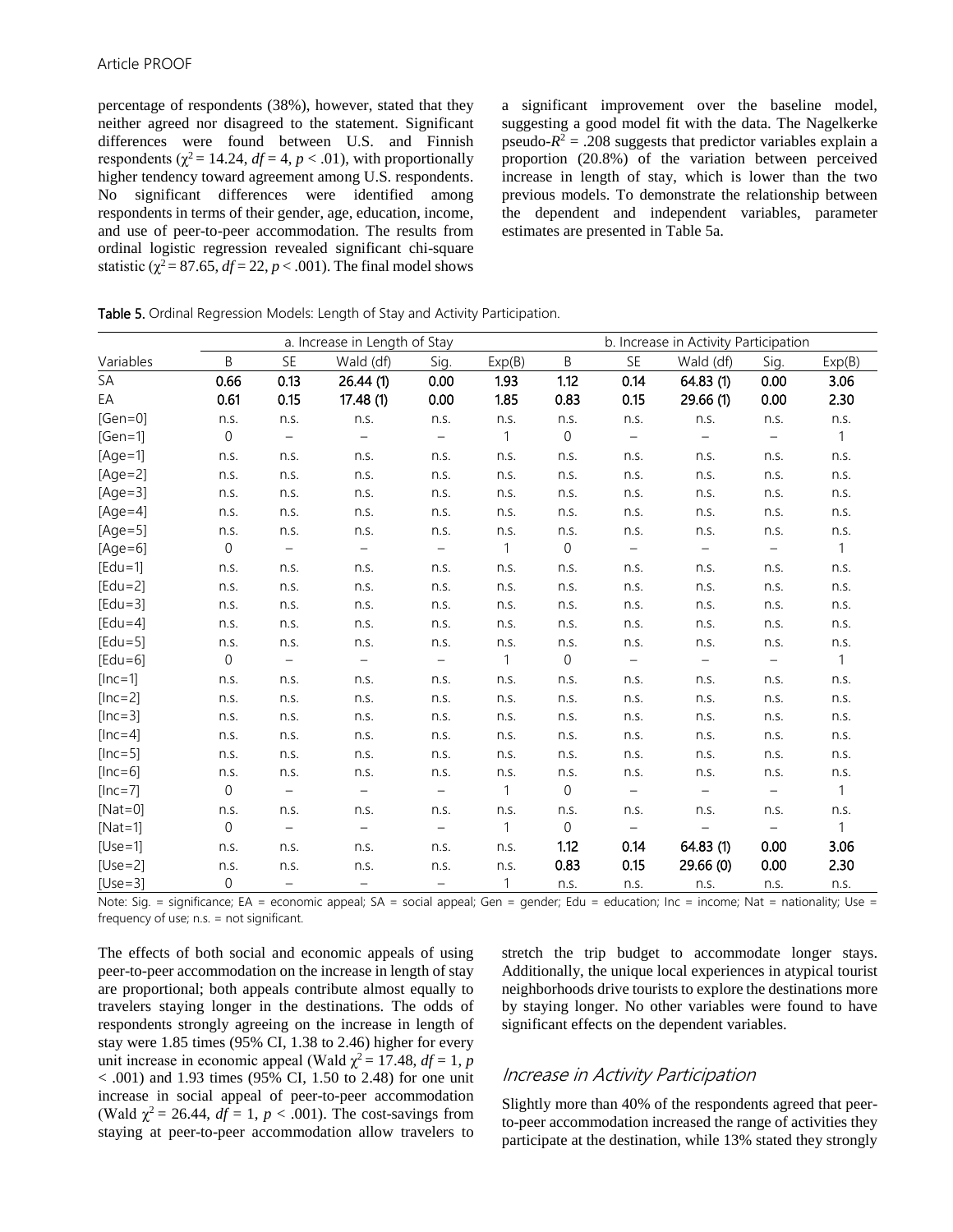agree with the statement. Significant differences were found between U.S. and Finnish respondents ( $\chi^2$  = 14.41, *df* = 4, *p* < .01), with a proportionally higher tendency toward agreement among U.S. respondents. No significant differences were found among respondents in terms of their gender, age, levels of education, income, and use of peer-topeer accommodation. The results from ordinal logit regression revealed significant chi-square statistic  $(\chi^2$ = 158.43,  $df = 22$ ,  $p < .001$ ); the final model shows a significant improvement over the baseline model, suggesting a good model fit with the data. The Nagelkerke pseudo- $R^2 = .350$ suggests that predictor variables explain a proportion (35%) of the variation between perceived increase in length of stay, which is comparable to the effects in the first two models. To demonstrate the relationship between the dependent and independent variables, parameter estimates are presented in Table 5b.

Similar to the regression model on the increase of travel frequency, the increase in the range of activities participated in the destinations was caused mainly by the social appeal and slightly lesser by the economic appeal of using peer-topeer accommodation. The odds of selecting higher agreement on the increase in the range of activities participated at a destination is 3.06 times (95% CI, 2.33 to 4.01) higher for every unit increase in social appeal (Wald  $\chi^2$  $= 64.83$ ,  $df = 1$ ,  $p < .001$ ). The social interactions with local hosts as well as the authenticity of experiences outside of touristic places allow tourists to engage in an array of activities typically accessible only to locals. Insider tips and local recommendation may direct tourists to visit local restaurants, cafes, and bars as well as engage in local events and festivities. Additionally, the odds of respondents strongly agreeing on the increase in length of stay were 2.30 times (95% CI, 1.70 to 3.10) higher for every unit increase in economic appeal (Wald  $\chi^2$  = 29.66,  $df = 1$ ,  $p < .001$ ). That is, the cost savings from staying at peer-to-peer accommodation allow travelers to afford more activities in their travel budget. Interestingly, the more respondents use peer-to-peer accommodation, the less likely they are to perceive an increase in activity participation. Travelers who used peerto-peer accommodation once have the highest odds of strongly agreeing to the increase in activity participation with 3.06 times (Wald  $\chi^2$  = 64.83, *df* = 1, *p* < .001). This may be due to the diminishing value of the novelty and uniqueness of the sharing economy as users become more familiar with the service and exposed to varying experiences.

Based on the four regression models, it can be suggested that, with varying degrees, peer-to-peer accommodation affects changes in travel patterns of their guests. The motivations of using peer-to-peer accommodation to save cost lead travelers to consider more destinations in their choice set (i.e., as destinations become more affordable), allow them to stay longer, and participate in more activities. To a smaller extent, the economic appeal of peer-to-peer accommodation also influences travelers to take more trips as reflected in the increase of travel frequency. The social appeal of peer-to-peer accommodation contributes significantly to the increase in travel frequency and range of activities participated in the destinations. This signifies the suggestion that the experience of staying with locals in an authentic setting induces more travels, especially among those seeking for new, unique, and authentic travel experiences. The availability of peer-to-peer accommodation in common places (i.e., in neighborhoods outside of tourist areas) also offers unique settings for a variety of tourism activities to take place. This confirms the potentials of collaborative consumption to generate diversified tourism services and experiences that, eventually, support local businesses and create vibrant local communities. Finally, the social appeal of peer-to-peer accommodation affects length of stay at the destination, confirming findings from Airbnb (2015a, 2015b), as well as the number of destinations considered in travelers' choice set, with more destinations becoming more attractive as a result of their social experiences. Therefore, all hypotheses pertaining the effects of peer-to-peer accommodation use on changes in travel patterns are supported.

The demographic characteristics of travelers were not found to be significant predictors of changes in travel patterns, except for the effects of age and education on expansion of destination choice set and the effects of income on increase of travel frequency. Consistent with previous studies suggesting moving away from using demographic variables in tourism segmentation (e.g., McKercher and du Cros 2003; Perales 2002; Prentice, Witt, and Hamer 1998), this result suggests that demographic variables may not be accurate to predict traveler behavior as a result of collaborative consumption trend in the marketplace. Therefore, other variables that explain personal characteristics from cognitive, psychographic perspectives, such as values, lifestyle, and attitudes, may better explain their behavior with regards to the use of peer-to-peer consumption in the travel context.

# Conclusion and Implications

Because of the explosive growth of tourism and hospitality businesses adopting the sharing economy model, assessing the impacts of collaborative consumption models will provide relevant bases for the travel and hospitality industry as well as tourism destinations to respond to the growing trend with relevant management decisions and policies. The results of this study show that the use of peer-to-peer accommodation stimulates changes in travel patterns. First of all, travelers use peer-to-peer accommodation largely because of two factors: cost savings (i.e., economic appeal) and desire for social relationships with local community (i.e., social appeal). Verified by the regression models in this study, these factors are significant predictors of changes in travel patterns, stimulating expansion in destination choice set, increase in travel frequency, length of stay, and range of activities participated in the destinations. It is also suggested that demographic characteristics are not accurate to predict changes in travel behavior in the context of sharing economy, indicating that future studies should capture other personal and behavioral characteristics to explain these behaviors.

First, the use of peer-to-peer accommodation leads to an increase in the number of destinations in the choice set (i.e., expands travelers' selections of places they could go to). Specifically, the economic appeal of peer-to-peer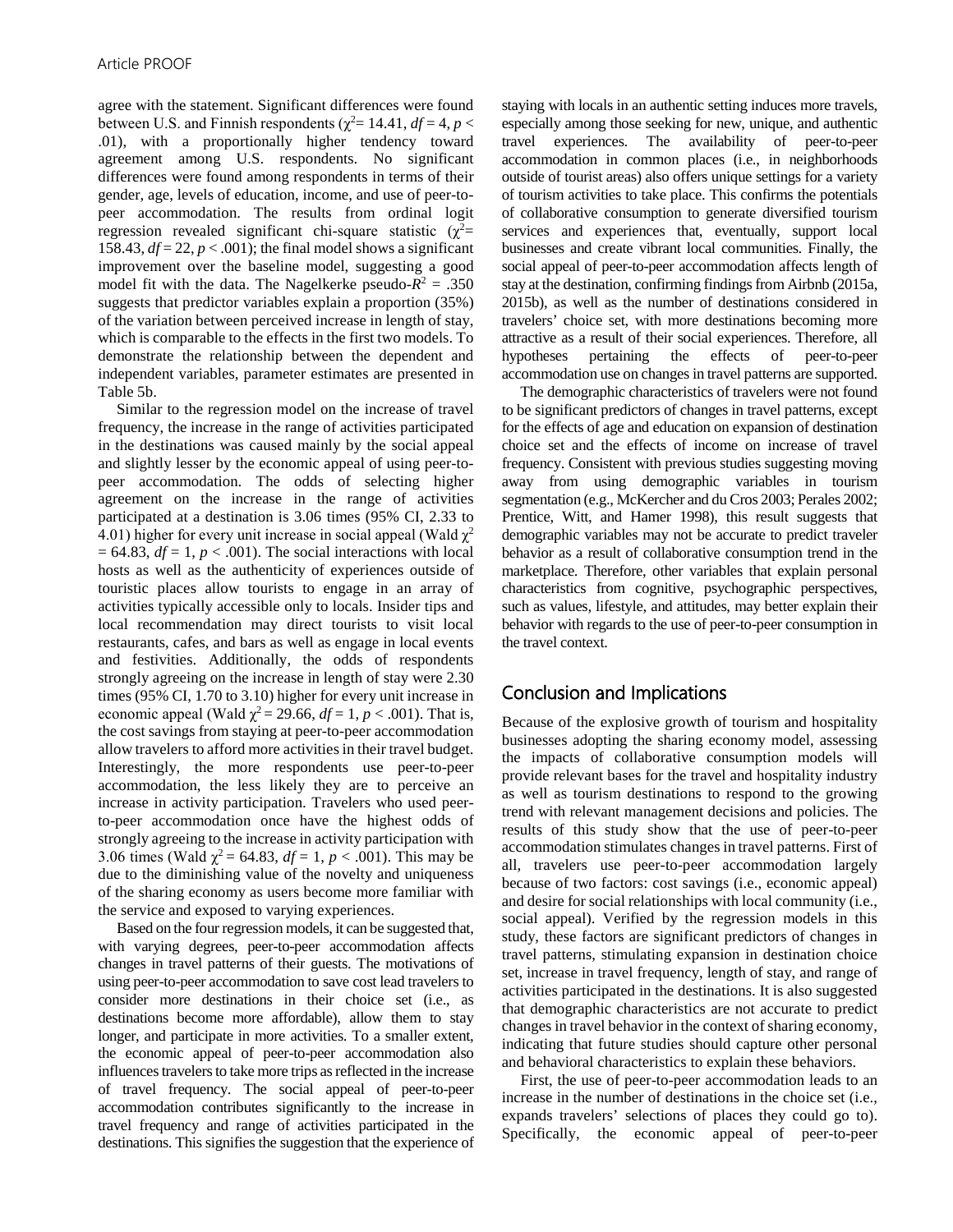accommodation contributes significantly to more destinations being considered in the choice set, while social appeal contributes in a smaller degree. Following the concept of destination choice set (Crompton 1992; Crompton and Ankomah 1993; Mansfeld 1992), it can be interpreted from the results that the social and economic appeals of peer-topeer accommodation add to the overall merit of destinations to be included in the consideration set. Additionally, the reduction in accommodation cost leads to elimination of price constraints in some destinations, which results in more destinations being considered by travelers. However, it is not just the reduction of prices that is changing the travel behavior as low-cost accommodation has been available in majority of destinations even before collaborative consumption technology in the form of budget hotels and hostels. Peer-to-peer accommodation platform such as Airbnb is able to match a variety of different accommodation services with customers that really value them by not only providing tourists with budget options but efficiently matching tourists with accommodation that best satisfies their various needs (Zervas, Proserpio, and Byers 2015). It is noted as a limitation that this study does not differentiate between early and late consideration sets. Therefore, in order to further elaborate the dynamics of destination selection involving peer-to-peer accommodation, future studies should address this issue.

The expansion of destination choice set as a result of peerto-peer accommodation use causes important implications to tourism destinations. For less-developed tourism destinations having limited accommodation facilities and capacity, the availability of peer-to-peer accommodation may support and strengthen their chance to attract potential travelers. The impacts of collaborative consumption are likely similar to those from opening new routes and hubs (i.e., exposure of alternative destinations) in the case of lowcost carriers. As long as carrying capacity is not a concern, these destinations might benefit from collaborative consumption in terms of attracting more visitors. On the other hand, for well-established destinations that are characterized with higher prices (i.e., price is a constraint), induced travels due to lower accommodation cost will likely result in spillover activities to neighborhoods that are not zoned for tourism (e.g., residential areas). While the spillover tourism activities may contribute economically to local businesses, they may generate social issues, such as health and public safety, likely from nonparticipant externalities (Zervas, Proserpio, and Byers 2014). Future studies should address this issue to explain further rounds of impacts of peer-to-peer accommodation.

Second, the use of peer-to-peer accommodation also affects travel frequency (i.e., allows travelers to take more trips). The social appeal of collaborative consumption contributes significantly to the increase in travel frequency, confirming that perceived new ways of traveling (i.e., staying with locals) stimulate more travels. Moreover, the cost savings from this alternative accommodation, which results in reduction of the total trip cost, makes taking more trips more affordable. In other words, referring to Eugenio-Martin's (2003) decision model, travelers could fit more trips into their budget constraint. The increase in travel frequency (i.e., in volume) can be considered beneficial for tourism destinations because it potentially leads to more tourism spending (i.e., value). However, the main concerns associated with travel frequency increase are the environmental impacts of the induced travels. While the general practice of collaborative consumption is viewed as a greener, more sustainable consumption alternative that promotes efficient use of resources (Leismann et al. 2013), induced travels resulting from peer-to-peer accommodation may cause more environmental pressures and lead to resource exploitation and overcrowding in the destinations. As tourism destinations may anticipate that an increase in rental listings may generate more visitors, it is important to have a set of regulations to ensure that the induced travels are within the carrying capacity of the destination.

Third, the use of peer-to-peer accommodation leads to longer stay. Staying at peer-to-peer accommodation implies intense interactions between guests and local hosts. Because local hosts have rich information regarding cultural traditions and local environments, having access to this knowledge will enable travelers to explore and stay longer in the destinations. This confirms Su and Wall's (2010) findings regarding the effects of host–guest interactions on length of stay, with social appeal of peer-to-peer accommodation identified as significant in the regression models in this study. The increase in length of stay is also influenced by the reduction in accommodation cost, with travelers being able to spread their trip budget to include more days. An increase in length of stay, combined with more meaningful interactions with local hosts (i.e., more than just brief exposure and superficial image), is often associated with a deeper understanding and result in travelers developing a strong emotional attachment to the destinations. That is, the more travelers feel they are integrated with the local community, the more they will develop favorable attitude toward the community and the destination (Pizam, Uriely, and Reichel 2000; Su and Wall 2010). This will eventually lead to satisfaction, positive evaluation, and return intention (Pizam, Uriely, and Reichel 2000). Longer stay often translates into more spending, which is beneficial for local businesses and the destination. However, the potential negative consequences of travelers staying longer include conflicts due to travelers' use of resources and facilities developed to accommodate residents, crowding, and other nonparticipant externalities mentioned before. Eventually, it is important for destination managers and policy makers to ensure that collaborative consumption practices are not threatening the social fabric of the local communities.

Finally, the use of peer-to-peer accommodation causes travelers to participate in more activities while experiencing tourism destinations. Both economic and social appeals of peer-to-peer accommodation lead to travelers participating in more activities, with social appeal contributing in a higher degree. The savings from lower accommodation cost can be distributed to other activities, leading to increased intensity and variety in activity participation. Additionally, interactions with hosts and local community, where travelers engage in casual conversations and various activities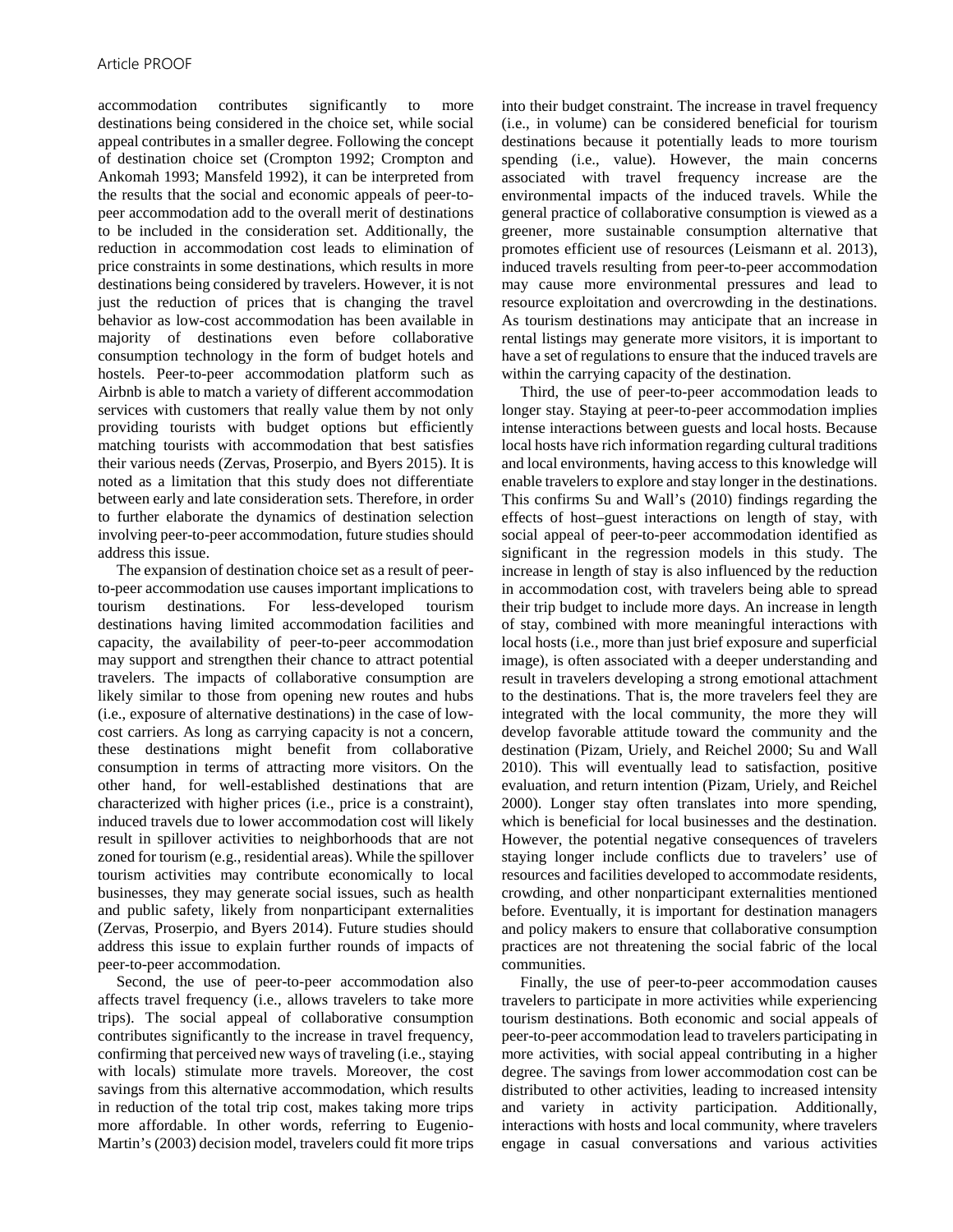involving locals, can be considered new and unique destination experiences. Therefore, the unique experiences offered by staying at peer-to-peer accommodation diversify tourism products and encourage niche tourism experiences. Eventually, this will enrich destination attributes and add to the competitiveness of destinations.

In summary, this study contributes to the better understanding of the potential impacts of collaborative consumption model in tourism by assessing how the different motivations of using peer-to-peer accommodation affect changes in travel patterns. The results of this study confirm that the new trend has the potential to transform traveler behavior, impacting the hospitality sector and tourism destinations. This study provides support for better tourism planning and management to anticipate further impacts of this alternative accommodation. This study has several limitations. First, this study does not consider the temporal dimension of traveler behavior to assess if the impacts of peer-to-peer accommodation use on travel behavior are immediate (i.e., short-term) or prolonged. Therefore, in order to differentiate between short-term and lasting impacts of collaborative consumption, future studies should take the temporal dimension of consumption and travel behavior into consideration (e.g., time period, distance between first use, and time of analysis). Second, this study captured changes in travel behavior as perceived by the travelers (i.e., via selfreported agreement rating) but did not capture the actual behavior or the magnitude of these changes (e.g., increase in length of stay by how many days, how many more activities, etc.), as it would require a longitudinal study. Previous studies have challenged the accuracy of results from selfreport measures in questionnaires due to memory errors (e.g., memory decay, lack of motivation to recall) and motivational biases from leniency and social desirability (e.g., Podsakoff et al. 2003; Tarrant et al. 1993). The latter can be influenced by the cultural backgrounds (e.g., Chen, Lee, and Stevenson 1995; Hui and Triandis 1989) and personal characteristics of respondents (e.g., Austin et al. 1998; Donaldson and Grant-Vallone 2002), albeit small and insignificant in some cases. However, despite these limitations, the use of self-report measures in behavioral research is favored for its persuasive advantages due to easy interpretability, information richness, and practicality, thus continuing to yield important, useful, and valid findings (e.g., Paulhus and Vazire 2007). In this study, these concerns were addressed in the design of the questionnaire by making its statements easy to comprehend (i.e., easing the cognitive task) and in the data processing through the detection and elimination of outliers from the analysis. While it was consistently shown that there are differences between U.S. and Finnish respondents in terms of their agreement with the dependent variables, the inclusion of nationality (a dummy variable) as a factor variable in the regression models also assists in capturing the potential cultural bias, which was found insignificant. In light of the limitations from the study method, future studies should capture actual travel behavior comparing between those staying at hotels and peer-to-peer accommodation to measure the actual impacts. Third, this study treats peer-topeer accommodation as an accommodation category by contrasting it from hotels, but does not narrow down the category to capture different types of peer-to-peer accommodation services. For example, Airbnb and 9flats allow hosts to offer three types of accommodation: entire house or apartment, private room (often with shared facilities), and shared room. The social and economic appeals may vary according to these accommodation types. Renting a shared room may yield more cost-savings and more intense social interactions with the hosts when compared to renting an entire house or apartment, even though travelers may still enjoy the same benefits of staying in a desired nontouristy neighborhoods and having authentic tourism experiences. Therefore, future studies should consider these different types of peer-to-peer accommodation to capture its impacts.

## Appendix

#### Measurement Items

1. Peer-to-peer accommodation:

"Peer-to-peer accommodation rentals are accommodation services where you pay a fee to stay at someone's property (such as *Airbnb*), but excluding free accommodation services (such as *Couchsurfing*)."

2. Reasons to use peer-to-peer accommodation:

*"I used peer-to-peer accommodation rentals because . . .* 

*. . . I would like to get to know people from the local neighborhoods"* (SA).

*. . . I would like to have a more meaningful interaction with the hosts"* (SA).

*. . . I would like to get insider tips on local attractions"* (SA).

*. . . I would like to support local residents"* (SA).

*. . . it was a more sustainable business model"* (SA).

*. . . it saved me money"* (EA).

*. . . it helps lower my travel cost"* (EA).

*. . . I would like to have higher quality accommodation with less money"* (EA).

*. . . the location was convenient"* (did not converge)*.*

*. . . it saved me time to search for accommodation"* (did not converge)*.*

*. . . it was enjoyable to find the rental online"* (did not converge)*.*

*. . . I did not want to support hotel enterprises"* (did not converge)*.*

3. Changes in Travel Patterns:

*"The availability of . . . "*

*" . . . peer-to-peer accommodation rentals expands your selection of places to go to."*

*" . . . peer-to-peer accommodation rentals increases the frequency of your travel."*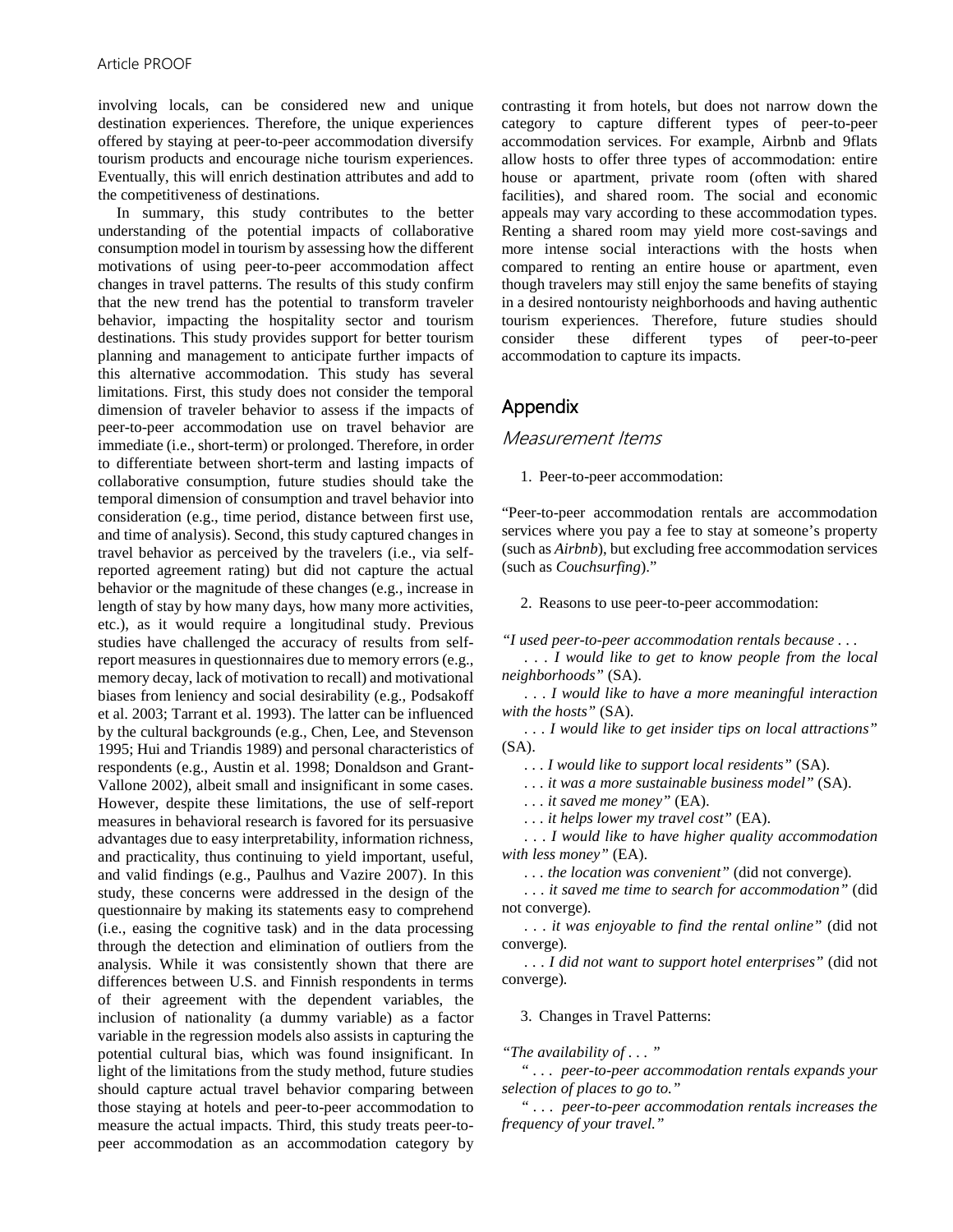*" . . . peer-to-peer accommodation rentals makes you take longer vacations."*

*" . . . peer-to-peer accommodation rentals makes you do more activities while traveling."*

#### Declaration of Conflicting Interests

The author(s) declared no potential conflicts of interest with respect to the research, authorship, and/or publication of this article.

#### Funding

The author(s) received no financial support for the research, authorship, and/or publication of this article.

#### References

- Airbnb. 2015a. "Airbnb Economic Impact." http://blog.airbnb.com/ economic-impact-airbnb/ (accessed February 2, 2015).
- Airbnb. 2015b. "Economic Impact." https://www.airbnb.com/ economic-impact/ (accessed February 2, 2015).
- Alegre, J., S. Mateo, and L. Pou. 2009. "Participation in Tourism Consumption and the Intensity of Participation: An Analysis of Their Socio-demographic and Economic Determinants." *Tourism Economics* 15 (3): 531–546.
- Alegre, J., and L. Pou. 2006. "The Length of Stay in the Demand of Tourism." *Tourism Management* 27 (6): 1343–55.
- Alegre, J., and L. Pou. 2007. "Micro-economic Determinants of the Probability of Tourism Consumption." *Tourism Economics* 10 (2): 125–44.
- Austin, E. J., I. J. Deary, G. J. Gibson, M. J. McGregor, and J. B. Dent. 1998. "Individual Response Spread in Self-Report Scales: Personality Correlations and Consequences." *Personality and Individual Differences* 24 (3): 421–38.
- Ayeh, J., N. Au, and R. Law. 2013. "'Do We Believe in TripAdvisor?—Examining Credibility Perceptions and Online Travelers' Attitude toward Using User-Generated Content." *Journal of Travel Research* 32 (4): 437–52.
- Baines, T. S., H. Lightfoot, E. Steve, A. Neely, R. Greenough, J. Peppard, R. Roy, Essam Shehab, A. Braganza, Ashutosh Tiwari, et al. 2007. "State-of-the-Art in Product Service-Systems." *Journal of Engineering Manufacture* 221:1543–52.
- Balck, B., and D. Cracau. 2015. "Empirical Analysis of Consumer Motives in the Shareconomy: A Cross-Sectoral Comparison." University of Magdeburg Working Paper No. 2/2015.
- Ballús-Armet, I., S. A. Shaheen, K. Clonts, and D. Weinzimmer. 2014. "Peer-to-Peer Carsharing. Exploring Public Perception and Market Characteristics in the San Francisco Bay Area, California." *Transportation Research Record: Journal of the Transportation Research Board* 2416:27–36.
- Bardhi, F., and G. M. Eckhardt. 2012. "Access-Based Consumption: The Case of Car Sharing." *Journal of Consumer Research* 39 (4): 881–98.
- Barnett, M., and C. Standing. 2001. "Repositioning Travel Agencies on the Internet." *Journal of Vacation Marketing* 7 (2): 143–52.
- Barros, C., R. Butler, and A. Correia. 2009. "The Length of Stay of Golf Tourism: A Survival Analysis." *Tourism Management* 31 (1): 13–21.
- Becken, S., and J. Gnoth. 2004. "Tourist Consumption Systems among Overseas Visitors: Reporting on American, German, and Australian Visitors to New Zealand." *Tourism Management* 25:375–85.
- Belk, R. 2014. "You Are What You Can Access: Sharing and Collaborative Consumption Online." *Journal of Business Research* 67 (8): 1595–1600.
- Bello, D. C., and M. J. Etzel 1985. "The Role of Novelty in the Pleasure Travel Experience." *Journal of Travel Research* 24  $(1)$ : 20–26.
- Bennett, R. D., and J. M. Craun. 1993. *The Airline Deregulation Evolution Continues: The Southwest Effect*. Washington, DC: Office of Aviation Analysis, U.S. Department of Transportation.
- Bitner, M. J., and B. H. Booms. 1982. "Trends in Travel and Tourism Marketing: The Changing Structure of Distribution Channels." *Journal of Travel Research* 20 (4): 39–44.
- Botsman, R., and R. Rogers. 2010. *What's Mine Is Yours: The Rise of Collaborative Consumption*. New York: Harper Business.
- Briedenhann, J., and E. Wickens. 2004. "Tourism Routes as a Tool for the Economic Development of Rural Areas—Vibrant Hope of Impossible Dream?" *Tourism Management* 25 (1): 71–79.
- Chen, C., S. Lee, and H. W. Stevenson. 1995. "Response Style and Cross-Cultural Comparisons of Rating Scales among East Asian and North American Students." *Psychological Science* 6 (3): 170–75.
- Chen, Y. 2009. "Possession and Access: Consumer Desires and Value Perceptions Regarding Contemporary Art Collection and Exhibit Visits." *Journal of Consumer Research* 35 (April): 925– 40.
- Connolly, D. J., M. D. Olsen, and R. G. Moore. 1998. "The Internet as a Distribution Channel." *Cornell Hotel and Restaurant Administration Quarterly* 39 (4): 42–54.
- Crompton, J. L. 1992. "Structure of Vacation Destination Choice Sets." *Annals of Tourism Research* 19:420–34.
- Crompton, J. L., and P. K. Ankomah. 1993. "Choice Set Propositions in Destination Decisions." *Annals of Tourism Research* 20:461–76.
- Cusumano, M. A. 2015. "How Traditional Firms Must Compete in the Sharing Economy." *Communications of the ACM* 58 (1): 32–34.
- Dolnicar, S., and B. Grün. 2007. "Cross-Cultural Differences in Survey Response Patterns." *International Marketing Review* 24 (2): 127–43.
- Dolnicar, S. 2013. "Asking Good Survey Questions." *Journal of Travel Research* 52 (5): 551–74.
- Donaldson, S. I., and E. J. Grant-Vallone. 2002. "Understanding Self-Report Bias in Organizational Behavior Research." *Journal of Business and Psychology* 17 (2): 245–60.
- Economist, The. 2014. "Airbnb versus Hotel: Room for All, for Now." http://www.economist.com/news/business/21601259 there-are-signs-sharing-site-starting-threaten-budget-hotelsroom-all (accessed August 8, 2014).
- Eugenio-Martin, J. L. 2003. "Modelling Determinants of Tourism Demand as a Five-Stage Process: A Discrete Choice Methodological Approach." *Tourism and Hospitality Research* 4 (4): 341–54.
- Felson, M., and J. Speath. 1978. "Community Structure and Collaborative Consumption." *American Behavioral Scientist* 41:614–24.
- Ferenstein, G. 2014. "Uber and Airbnb's Incredible Growth in 4 Charts." http://venturebeat.com/2014/06/19/uber-and-airbnbsincredible-growth-in-4-charts/ (accessed February 2, 2015).
- Fleischer, A., and A. Pizam. 2002. "Tourism Constraints among Israeli Seniors." *Annals of Tourism Research* 29:106–23.
- Franke, M. 2004. "Competition between Network Carriers and Low-Cost Carriers—Retreat Battle or Breakthrough to a New Level of Efficiency?" *Journal of Air Transport Management* 10 (1): 15–21.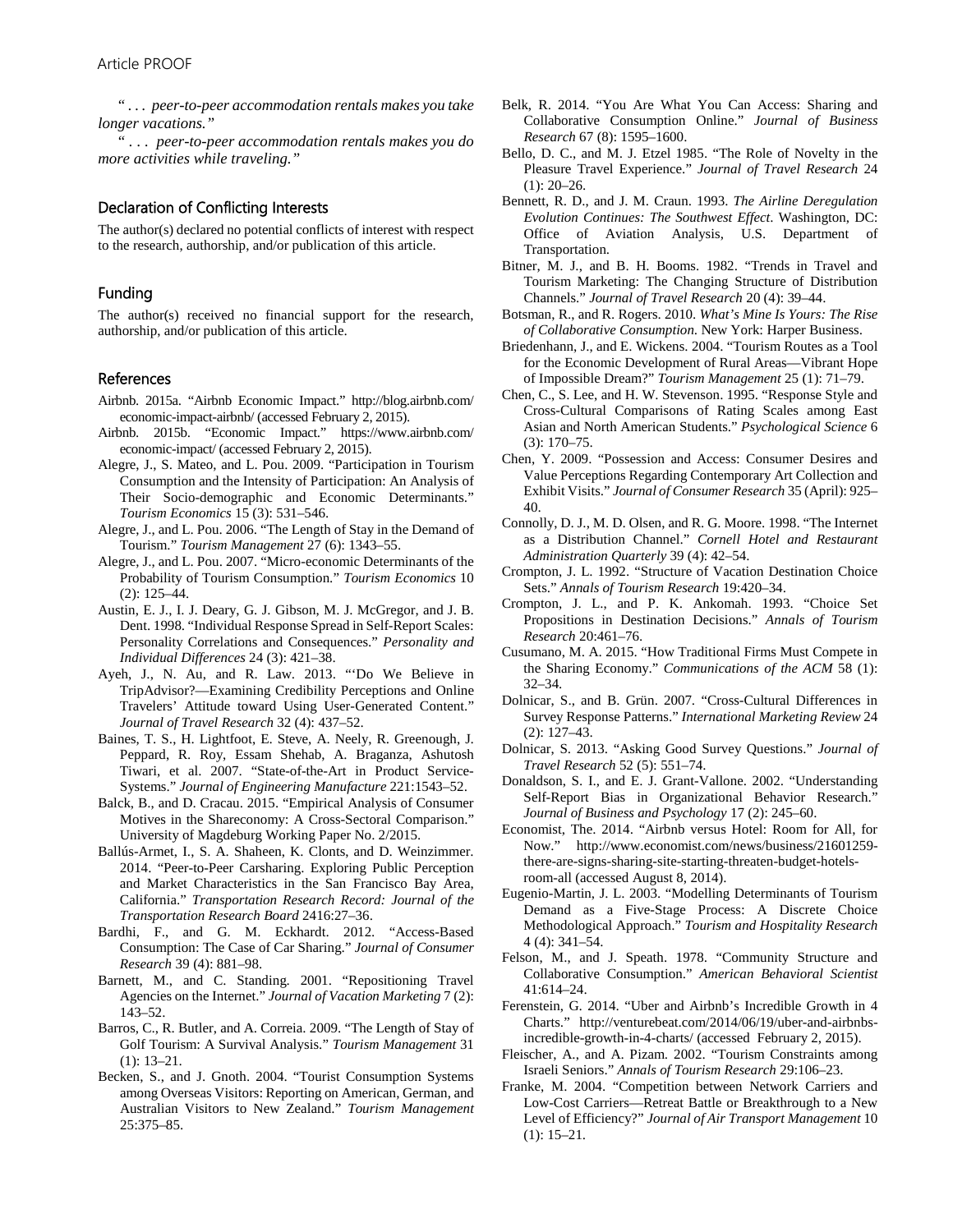- Gansky, L. 2010. *The Mesh: Why the Future of Business Is Sharing*. London: Portfolio Trade.
- Gaskins, K. 2010. "The New Sharing Economy: Latitude." http://latdsurvey.net/pdf/Sharing.pdf (accessed January 1, 2015).
- Geron, T. 2012. "Airbnb Had \$56 Million Impact on San Francisco: Study." *Forbes*. http://www.forbes.com/sites/ tomiogeron/2012/11/09/study-airbnb-had-56-million-impacton-san-francisco/ (accessed August 8, 2014).
- Gokovali, U., O. Bahar, and M. Kozak. 2006. "Determinants of Length of Stay: A Practical Use of Survival Analysis." *Tourism Management* 28 (3): 736–46.
- Gomes de Menezes, A., A. Moniz, and J. Cabral Vieira. 2008. "The Determinants of Length of Stay of Tourists in the Azores." *Tourism Economics* 14 (1): 205–22.
- Guillet, B. D., A. Lee, R. Law, and R. Leung. 2011. "Factors Affecting Outbound Tourists' Destination Choice: The Case of Hong Kong." *Journal of Travel & Tourism Marketing* 28 (5): 556–66.
- Guttentag, D. 2013. "Airbnb: Disruptive Innovation and the Rise of an Informal Tourism Accommodation Sector." *Current Issues in Tourism*, ahead of print, 1–26.
- Hui, C. H., and H. C. Triandis. 1989. "Effects of Culture and Response Format on Extreme Response Style." *Journal of Cross-Cultural Psychology* 20 (3): 296–309.
- John, N. A. 2013. "The Social Logics of Sharing." *The Communication Review* 16:113–31.
- Kastenholz, E., D. Davis, and G. Paul. 1999. "Segmenting Tourism in Rural Areas: The Case of North and Central Portugal." *Journal of Travel Research* 37:353–63.
- Kohda, Y., and K. Matsuda. 2013. "How Do Sharing Service Providers Create Value?" In Proceedings of the Second Asian Conference on Information System (ACIS 2013), October 31– November 2, 2013, Phuket, Thailand.
- Lamberton, C. P., and R. L. Rose. 2012. "When Is Ours Better Than Mine? A Framework for Understanding and Altering Participation in Commercial Sharing Systems." *Journal of Marketing* 76 (4): 109–25.
- Lang, C.-T., J. T. O'Leary, and A. M. Morrison. 1997. "Distinguishing the Destination Choices of Pleasure Travelers from Taiwan." *Journal of Travel & Tourism Marketing* 6 (1): 21–40.
- Law, R., K. Leung, and R. J. Wong. 2004. "The Impact of the Internet on Travel Agencies." *International Journal of Contemporary Hospitality Management* 16 (2): 100–7.
- Leismann, K., M. Schmitt, H. Rohn, and C. Baedeker. 2013. "Collaborative Consumption: Towards a Resource-Saving Consumption Culture." *Resources* 2 (3): 184–203.
- Littrell, M. A., R. C. Paige, and K. Song. 2004. "Senior Travelers: Tourism Activities and Shopping Behaviours." *Journal of Vacation Marketing* 10 (4): 348–62.
- Loker, L. E., and R. Perdue. 1992. "A Benefit-Based Segmentation of a Nonresident Summer Travel Market." *Journal of Travel Research* 31:30–35.
- MacCannell, D. 1973. "Staged Authenticity: Arrangements of Social Space in Tourist Settings." *American Journal of Sociology* 79 (3), 589–603.
- Mander, J. 2014, May. "49% Interested in Renting Rooms through Airbnb." *Global Web Index*. http://www.globalwebindex.net/blog/airbnb (accessed May 5, 2015).
- Mansfeld, Y. 1992. "From Motivation to Actual Marketing." *Annals of Tourism Research* 19:399–419.
- Martínez-Garcia, E., and J. M. Raya. 2008. "Length of Stay for Low-Cost Tourism." *Tourism Management* 29 (6): 1064–75.
- Masiero, L., and J. L. Nicolau. 2012. "Tourism Market Segmentation Based on Price Sensitivity: Finding Similar Price Preferences on Tourism Activities." *Journal of Travel Research* 51 (4): 426–35.
- Mason, K. J., and F. Alamdari. 2007. "EU Network Carriers, Low Cost Carriers and Consumer Behaviours: A Delphi Study of Future Trends." *Journal of Air Transport Management* 13 (5): 299–310.
- McIntosh, R. W., and C. R. Goeldner. 1990. *Tourism: Principles, Practices, Philosophies*. New York: John Wiley.
- McKercher, B., and H. du Cros. 2003. "Testing a Cultural Tourism Typology." *International Journal of Tourism Research* 5:45–58.
- McKercher, B., P. S. Y. Ho, H. Du Cros, and B. C. So-Ming. 2002. "Activities-Based Segmentation of the Cultural Tourism Market." *Journal of Travel & Tourism Marketing* 12 (1): 23–46.
- Melloy, J. 2015. "Airbnb Guests Triple, Hurting Priceline, HomeAway." http://www.newsharingeconomy.com/sharing/ airbnb-guests-triple-hurting-priceline-homeaway/ (accessed February 3, 2015).
- Moscardo, G., A. M. Morrison, P. L. Pearce, C. Lang, and J. T. O'Leary. 1996. "Understanding Vacation Destination Choice through Travel Motivation and Activities." *Journal of Vacation Marketing* 2 (2): 109–22.
- Murphy, L. 2001. "Exploring Social Interactions of Backpackers." *Annals of Tourism Research* 28 (1): 50–67.
- Nicolau, J.L. 2011a. "Differentiated Price Loss Aversion in Destination Choice: The Effect of Tourists' Cultural Interest." *Tourism Management* 32 (5): 1186–95.
- Nicolau, J. L. 2011b. "Monetary and Non-monetary Efforts for Leisure Activities." *Annals of Tourism Research* 38 (3): 801–19.
- Nicolau, J. L., and F. J. Más. 2009. "Simultaneous Analysis of Whether and How Long to Go on Holidays." *The Service Industries Journal* 29 (8): 1077–92.
- Nicolau, J. L., and L. Masiero. 2013. "Relationship between Price Sensitivity and Expenditures in the Choice of Tourism Activities at the Destination." *Tourism Economics* 19 (1): 101– 14.
- Novak, J., and G. Schwabe. 2009. "Designing for Reintermediation in the Brick-and-Mortar World: Towards the Travel Agency of the Future." *Electronic Markets* 19:15–29.
- Olson, K. 2013. "National Study Quantifies Reality of the 'Sharing Economy' Movement." http://www.campbellmithun.com/678\_national-study-quantifies-reality-of-thesharing-economy-movement (accessed August 8, 2014).
- Owyang, J. 2013. "The Collaborative Economy: Products, Services and Market Relationships Have Changed as Sharing Startups Impact Business Models. To Avoid Disruption, Companies Must Adopt the Collaborative Economy Value Chain." *Altimeter*. http://www.slideshare.net/Altimeter/thecollaborative-economy (accessed August 8, 2014).
- Park, S., J. L. Nicolau, and D. R. Fesenmaier. 2013. "Assessing Advertising in a Hierarchical Decision Model." *Annals of Tourism Research* 40:260–82.
- Parra-López, E., J. Bulchand-Gidumal, D. Gutiérrez-Taño, and R. Díaz-Armas. 2011. "Intentions to Use Social Media in Organising and Taking Vacation Trips." *Computers in Human Behaviour* 27 (2): 640–54.
- Paulhus, D. L., and S. Vazire. 2007. "The Self-report Method." In *Handbook of Research Methods in Personality Psychology*, edited by R. W. Robins, R. C. Fraley, and R. F. Krueger, 224– 39. New York: Guilford.
- Pearce, P., and U.-I. Lee. 2005. "Developing the Travel Career Approach to Tourist Motivation." *Journal of Travel Research* 43 (3): 226–37.